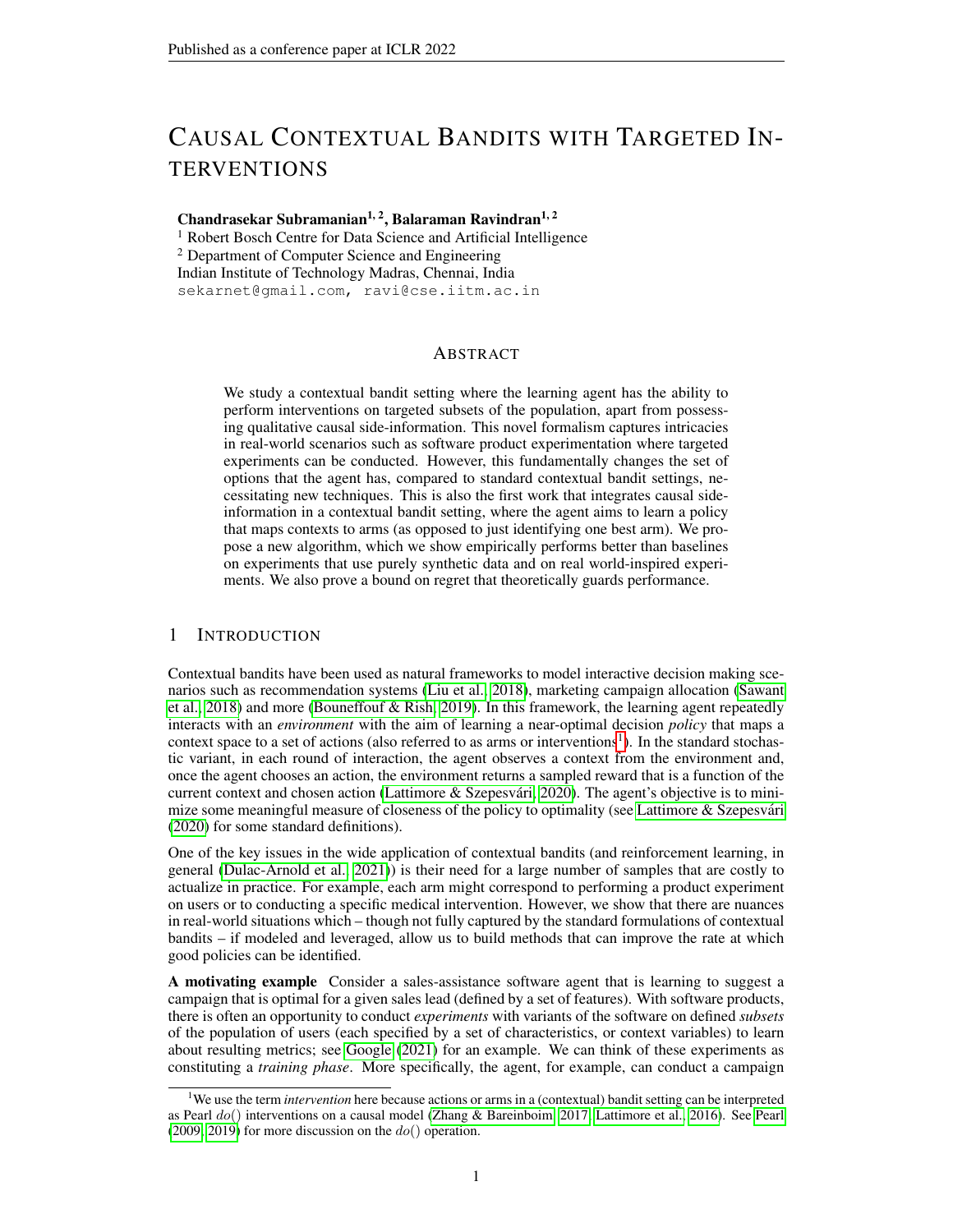(i.e., the intervention) on a specific subset of users (for example, the context value  $\circ$ s=i $\circ$ S could define a subset) and observe the outcome. Thus, instead of necessarily performing an intervention on a randomly sampled user coming from the natural population distribution, the agent can instead choose to target the intervention on a randomly selected user *with specific characteristics* (as defined by an assignment of context variable values). This type of interventions, which we call *targeted interventions*, fundamentally changes the set of options that the agent has in every training round.

In addition, the training phase often happens in a more lenient environment where the agent might have access to auxiliary context variables (such as  $IT-spend$ ) that are unavailable in the evaluation phase. Further, there is also causal side-information sometimes available. For instance, we might know that emailsubject causes openemail, and not the other way around. Encoding this qualitative side-information as a causal graph can help the agent make use of this structure. [Latti](#page-10-5)[more et al.](#page-10-5) [\(2016\)](#page-10-5) and [Yabe et al.](#page-11-4) [\(2018\)](#page-11-4) demonstrate this in the best-arm identification case. After training, there is an evaluation phase (e.g., when the agent is deployed), where the agent observes the main context variables and decides an action; its regret performance is measured at this point.

Our framework Our framework captures the above intricacies (which are not restricted to software product experimentation). The formal treatment is in Section [2;](#page-2-0) we present an overview here. The agent has T rounds of interaction that act as the training phase, followed by a  $(T + 1)$ 'th round on which it is evaluated. In each of the  $T$  training rounds, it has the choice to perform either a targeted intervention or a standard interaction. Further, in addition to the main context variables, the agent can observe a (possibly empty) set of additional auxiliary context variables during training; these auxiliary context variables are not observable during evaluation. *All* variables are made available to the agent at the end of every training round (this is similar to [Lattimore et al.](#page-10-5) [\(2016\)](#page-10-5)). The agent also has access to a causal graph that models the qualitative causal relationships between the variables; there are very few assumptions made on this graph (discussed in Section [2.1\)](#page-3-0). The causal graph allows a factorized representation of the joint distribution of the variables, and as a result, enables *information leakage* – i.e., updating beliefs about several interventions after every single intervention. Also, importantly, we allow context variables to be categorical, and therefore the usual assumptions that enable generalization of the learned policy across contexts, such as linearity (e.g., in [Dimakopoulou et al.](#page-10-6) [\(2019\)](#page-10-6)), become invalid.

The agent's problem is one of sample allocation – how to allocate samples across the  $T$  training rounds so as to learn a policy that minimizes regret in the  $(T + 1)$ 'th round that represents the evaluation phase. In the evaluation phase, the agent observes the main context variables from the environment, against which it chooses an action and receives a reward – much like in a standard contextual bandit setting. Since targeted interventions are restricted to the training phase, it introduces a difference between the training and evaluation phases. The agent's challenge, therefore, is to learn policies that minimize regret in the evaluation phase using samples it collects in the training phase (from a combination of standard interactions and targeted interventions). The algorithm we propose utilizes a novel entropy-*like* measure called Unc that guides this sample allocation in a way that also exploits the information leakage.

#### <span id="page-1-0"></span>1.1 CONTRIBUTIONS

In this paper, we formalize this modified setting, which we call "causal contextual bandits with targeted interventions", provide a novel algorithm and show both theoretical and experimental results. Specifically, our contributions are:

- We formalize the more nuanced contextual bandit setting described above (Sec. [2\)](#page-2-0). This is the first work that we know of that formulates a *contextual* bandit setting with causal side-information. This is also the first paper we are aware of that introduces targeted interventions in a contextual bandit setting.
- We propose a new algorithm based on minimizing a novel entropy-*like* measure (Sec. [3.1\)](#page-4-0)
- We prove a bound on its regret, providing a theoretical guard on its performance (Sec. [3.2\)](#page-5-0)
- We show results of experiments that use purely synthetic data (Sec. [4.1\)](#page-7-0). The results demonstrate that our algorithm performs better than baselines.
- We also run experiments that are inspired by proprietary data from Freshworks Inc. (Sec. [4.2\)](#page-8-0), providing evidence of our algorithm's performance in more realistic scenarios as well.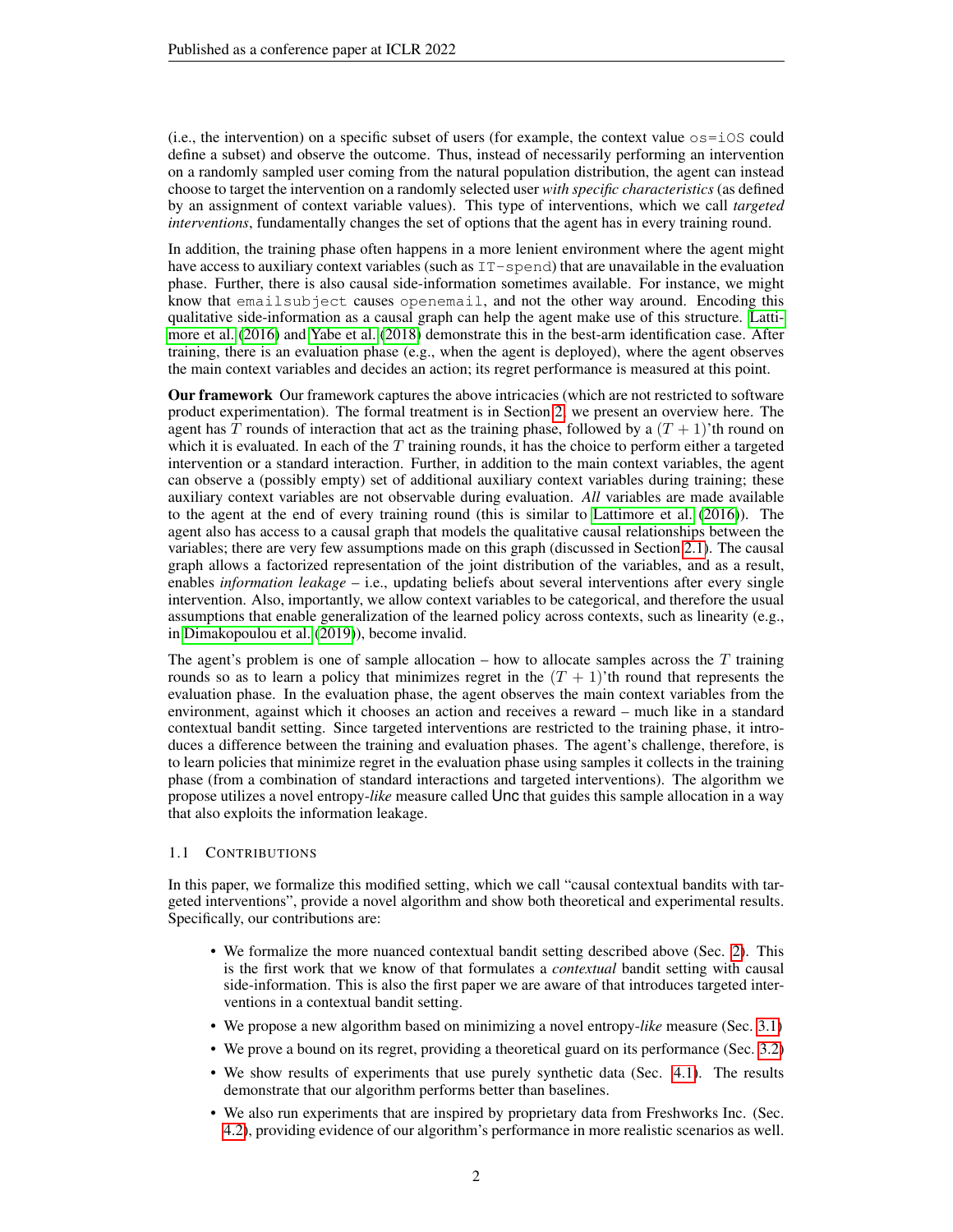Our motivation comes from real world settings where experiments are costly; therefore, we are interested in empirical behavior when the training budget  $T$  is relatively small.

#### 1.2 RELATED WORK

Causal bandits have been studied in literature recently [\(Lattimore et al., 2016;](#page-10-5) [Sen et al., 2017;](#page-11-5) [Yabe et al., 2018;](#page-11-4) [Lu et al., 2020\)](#page-10-7) and they leverage causal side-information to transfer knowledge across interventions. They, however, have been studied only in a best arm identification setting, with each arm modeled as an intervention on a set of variables; the objective is to learn a single best arm. Our setting differs significantly since the agent attempts to learn a *policy* (by which we mean a mapping from contexts to arms) instead of a single best arm. Therefore, while the agent can perform targeted interventions that specify both the context and action, it is still attempting to learn an optimal context-action mapping.

The contextual bandit literature is well-studied (see [Zhou](#page-11-6) [\(2016\)](#page-11-6) and [Lattimore & Szepesvari](#page-10-2) [\(2020\)](#page-10-2) ´ for surveys), and has taken various approaches to enable knowledge transfer across contexts. For example, [Dimakopoulou et al.](#page-10-6) [\(2019\)](#page-10-6) assume expected reward is a linear function of context, while [Agarwal et al.](#page-10-8) [\(2014\)](#page-10-8) make assumptions about the existence of a certain oracle. However, there has not been work that has looked at contextual bandits which utilize causal side-information as a way to transfer knowledge across contexts, or considered targeted interventions in the space of options for the agent. Our method utilizes the information leakage that the causal graph provides to not just learn about other interventions after every intervention, but also to be smarter about the choice of targeted interventions to conduct.

Another related area is active learning [\(Settles, 2009\)](#page-11-7). In active learning, a supervised learning agent gets the option to query an oracle actively to obtain the true labels for certain data points. However, it is in the supervised learning setting where the agent receives true label feedback, whereas in our setting the agent only receives bandit feedback (that is, only for the action that was taken). Nevertheless, our work can be thought of as infusing some elements of the active learning problem into the contextual bandits setting by providing the agent the ability to perform targeted interventions. There has been some work investigating the intersection of causality and bandits with the aim of transfer learning. [Zhang & Bareinboim](#page-11-1) [\(2017\)](#page-11-1) study transfer of knowledge from offline data in the presence of unobserved confounders, in a non-contextual setting. As can be seen, this differs significantly from our setting.

# <span id="page-2-0"></span>2 FORMALISM

We assume that the underlying environment is modeled as a *causal model* M, which is defined by a directed acyclic graph G over all variables – i.e., the variable to be intervened  $(X)$ , the reward variable  $(Y)$ , and the set of context variables  $(C)$  – and a joint probability distribution  $\mathbb P$  that factorizes over  $G$  [\(Pearl, 2009;](#page-11-2) [Koller & Friedman, 2009\)](#page-10-9). C is partitioned into the set of main context variables  $(C^{tar})$  and the set of auxiliary context variables  $(C^{other})$ . G is sometimes called the *causal graph* or *causal diagram* of M. Each variable takes on a finite, known set of values; note that this is quite generic, and allows for categorical variables. An *intervention*  $do(X = x)$  on M involves removing all arrows from the parents of X into X, and setting  $X = x$  [\(Pearl, 2009\)](#page-11-2). The agent has access only to G and not to M; therefore, the agent is not given any knowledge *a priori* about the underlying conditional probability distributions (CPDs) of the variables.

We specify a targeted intervention  $X = x$  conditioned on context  $\mathcal{C}^{tar} = \mathbf{c}^{tar}$  succinctly by  $(x, e^{tar})$ . While standard interventions [\(Pearl, 2009\)](#page-11-2) result in a distribution of the form  $\mathbb{P}(. | do(x))$ , targeted interventions result in  $\mathbb{P}(. \mid do(x), \mathcal{C}^{tar} = \mathbf{c}^{tar}).$  Table [1](#page-3-1) summarizes the key notation used in this paper.

The agent is allowed  $T$  training rounds of interaction with the environment, at the end of which it aims to have learned a policy  $\hat{\phi}$  :  $\mathsf{val}(\mathcal{C}^{tar}) \to \mathsf{val}(X)$ . Specifically, in each of the  $T$  training rounds, the agent can choose to either

• *(Standard interaction)* Observe context  $\mathbf{c}^{tar} \sim \mathbb{P}(\mathcal{C}^{tar})$ , choose intervention x, and observe  $(y, \mathbf{c}^{other}) \sim \mathbb{P}(Y, \mathcal{C}^{other} | do(x), \mathbf{c}^{tar}),$  (or)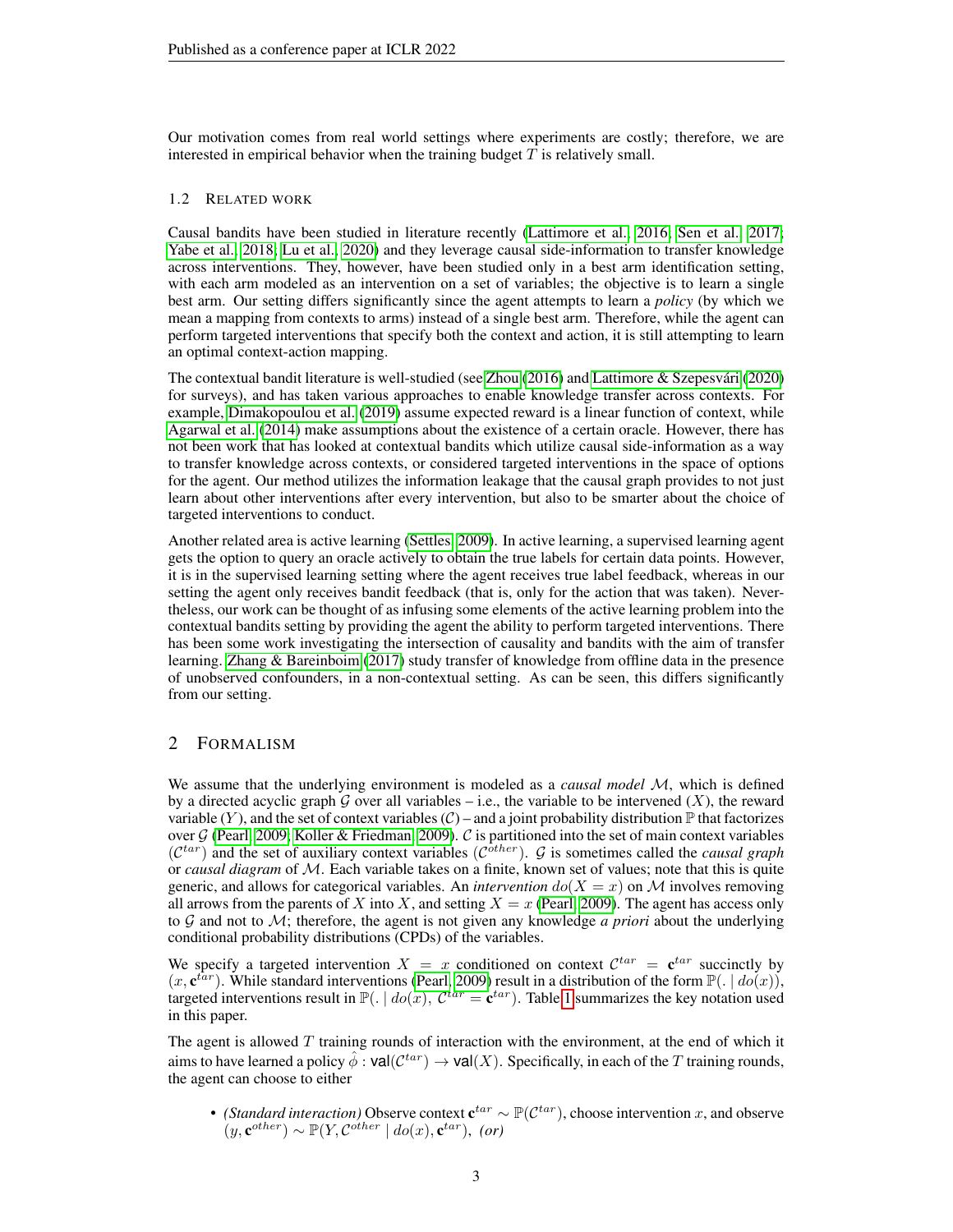<span id="page-3-1"></span>

| <b>Symbol/Notation Meaning</b>                                  |                                                                                                                                               |
|-----------------------------------------------------------------|-----------------------------------------------------------------------------------------------------------------------------------------------|
| X                                                               | variable that will be intervened upon                                                                                                         |
| Y                                                               | reward variable                                                                                                                               |
| $\mathcal{C}^{tar}, \mathcal{C}^{other}$                        | set of main context variables and set of auxiliary context variables, respec-                                                                 |
|                                                                 | tively; so the set of all context variables is $C = C^{tar} \cup C^{other} = \{, C_i, \}$ .                                                   |
| Capital letters                                                 | a random variable; e.g., $C_1$ or X                                                                                                           |
| Small letters                                                   | a random variable's value; e.g., $c_1$ or x                                                                                                   |
| Small bold font                                                 | a vector of random variable values; e.g., $\mathbf{c}^{tar}$ denotes a specific choice of<br>values taken by variables in $\mathcal{C}^{tar}$ |
| $(x, \mathbf{c}^{tar})$<br>$\hat{\mathbb{P}}, \hat{\mathbb{E}}$ | specifies targeted intervention $X = x$ on subset defined by $\mathcal{C}^{tar} = \mathbf{c}^{tar}$                                           |
|                                                                 | estimate of distribution $\mathbb P$ and expectation $\mathbb E$ based on current beliefs                                                     |
| $\theta_{V \mathbf{pa}_V}$                                      | beliefs (vector of Dirichlet parameters) about parameters of $\mathbb{P}(V \textbf{pa}_V)$ ;                                                  |
|                                                                 | $\theta_{V {\bf pa}_{V}}^{(v)}$ is the entry corresponding to $V = v$ .                                                                       |
| $val(V)$ , val $(V)$                                            | set of values taken by the variable $V$ , and set of variables $V$ , respectively.                                                            |
| $N_V, N_V$                                                      | $=$ $ val(V) ,  val(V) $                                                                                                                      |
| $pa_V$                                                          | value of variables in $PA_V$ , the parents of V. For Y, we let $PA_V$ denote its                                                              |
|                                                                 | parents <i>excluding</i> $X$ to keep proof easier to read.                                                                                    |
| T                                                               | number of training rounds                                                                                                                     |
| $\alpha$                                                        | fraction of rounds in Phase 1 of training                                                                                                     |
| $\mathbf{a} \langle \mathcal{B} \rangle$                        | if <b>a</b> is an assignment of values to A, then $a\langle B \rangle$ is assignment of those values                                          |
|                                                                 | to respective variables $\mathcal{B} \subseteq \mathcal{A}$ .                                                                                 |
| Set operations                                                  | for readability, we use them on vectors as well, where there is no ambiguity.                                                                 |

|  | Table 1: Summary of key notation |  |
|--|----------------------------------|--|
|  |                                  |  |

• *(Targeted intervention)* Choose intervention x and a target subset given by context values  $\mathcal{C}^{tar} = \mathbf{c}^{tar}$ , and observe  $(y, \mathbf{c}^{other}) \sim \mathbb{P}(Y, \mathcal{C}^{other} \mid do(x), \mathbf{c}^{tar})$ 

where, when there is no ambiguity, we use  $\mathbb P$  interchangeably to mean either the joint distribution or a marginal distribution. Note that in both modes of interaction above, the intervention is only on X; they differ, however, in whether the agent *observes* the context values from the environment or whether it *chooses* the context values on which to condition the intervention.

After training, the agent is evaluated in the  $(T + 1)$ 'th round. Here, the agent is presented a query context  $\mathbf{c}^{tar} \sim \mathbb{P}(\mathcal{C}^{tar})$  to which it responds with an action  $x = \hat{\phi}(\mathbf{c}^{tar})$  using the learned policy, and receives a reward  $y \sim \mathbb{P}(Y \mid do(x), \mathbf{c}^{tar})$  from the environment.

The objective of the agent is to learn a policy  $\phi$  that minimizes *simple-regret*, which is defined as:

$$
\text{Regret } \triangleq \sum_{\mathbf{c}^{tar}} \left[ \mu_{\mathbf{c}^{tar}}^* - \hat{\mu}_{\mathbf{c}^{tar}} \right] \cdot \mathbb{P}(\mathbf{c}^{tar}) = \sum_{\mathbf{c}^{tar}} \text{Regret}(\mathbf{c}^{tar}) \cdot \mathbb{P}(\mathbf{c}^{tar})
$$

where  $\phi^*$  is an optimal policy,  $\mu_{\mathbf{c}^{tar}}^* \triangleq \mathbb{E}[Y|do(\phi^*(\mathbf{c}^{tar})), \mathbf{c}^{tar}]$  and  $\hat{\mu}_{\mathbf{c}^{tar}} \triangleq \mathbb{E}[Y|do(\hat{\phi}(\mathbf{c}^{tar})), \mathbf{c}^{tar}]$ .

#### <span id="page-3-0"></span>2.1 ASSUMPTIONS

We are interested in DAGs G where there is an edge  $X \to Y$ , and no other directed path between X and Y ; that is, X directly affects Y ; there is no context variable *caused by* X. This models the natural situation we encounter in settings such as a recommendation system where click-through rate  $(Y)$  of a user is directly affected by the user's features (the context) and the recommendation  $(X)$ ; the recommendation does not cause any contexts, so doesn't have a path to Y through them. We assume that there are no unobserved confounders (UCs); but purely interactive bandit settings, such as ours, are robust to *direct* UCs between X and Y since actions can be interpreted as sampling from the  $\mathbb{P}(|do(x)|)$  distribution [\(Bareinboim et al., 2015;](#page-10-10) [Guo et al., 2020\)](#page-10-11). We make an additional assumption to simplify the factorization in Section [3.2:](#page-5-0) (A1) {C confounds  $C' \in \mathcal{C}^{tar}$  and  $Y$ }  $\implies$  $C \in \hat{\mathcal{C}}^{tar}$ . A *sufficient* condition for (A1) to be true is if  $\mathcal{C}^{tar}$  is ancestral (i.e.,  $\mathcal{C}^{tar}$  contains all its ancestors). This assumption does not preclude UCs (for example, the graph used in the synthetic experiments in Section [4.1](#page-7-0) could have a UC between  $X$  and  $Y$ ), and can be relaxed in the future.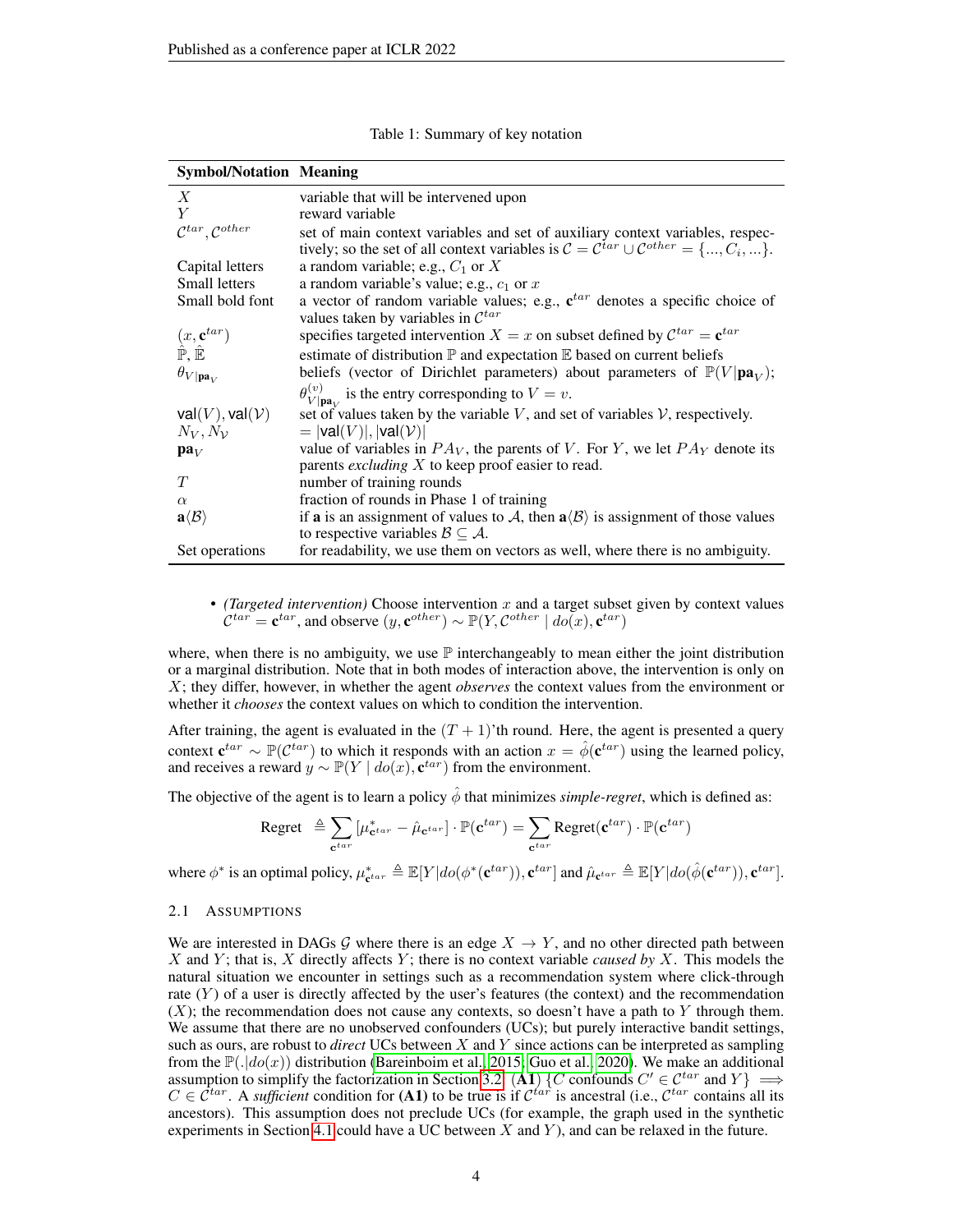# 3 SOLUTION APPROACH

#### <span id="page-4-0"></span>3.1 ALGORITHM (UNC CCB)

Algorithm 1a: Training phase of Unc<sub>-CCB</sub>

<span id="page-4-1"></span>**Data:** Graph  $\mathcal{G}$ ; fraction  $\alpha$  of Phase 1 rounds. **Initialization:** For all  $V \in \mathcal{C} \cup \{Y\}$ , set  $\theta_{V | \mathbf{pa}_V} = (1, ..., 1)$ , for all values of  $\mathbf{pa}_V$ . 1 *(Phase 1)* for  $t = 1 \dots \lceil \alpha T \rceil$  do 2 | Observe context  $\mathbf{c}^{tar} \sim \mathbb{P}(\mathcal{C}^{tar})$ 3 Choose  $x \in \text{val}(X)$  uniformly at random 4 Observe  $(y, \mathbf{c}^{other}) \sim \mathbb{P}(Y, \mathcal{C}^{other} | do(x), \mathbf{c}^{tar})$  $5 \quad \text{for } V \text{ in } C \text{ do}$  $\begin{array}{c} \leftarrow \end{array}$  updateBeliefs(V,c $\langle PA_{V}\rangle$ ,c $\langle V\rangle)$  //denote  $\mathbf{c}^{tar}\cup\mathbf{c}^{other}$  by  $\mathbf{c}$  $7$  end  $\mathbf{s}$  | updateBeliefs(Y,  $(\mathbf{c} \langle PA_Y \rangle, x), \mathbf{c} \langle Y \rangle$ ) <sup>9</sup> end 10 *(Phase 2)* for  $t = \lfloor \alpha T \rfloor + 1, \ldots, T$  do 11 Choose  $x, \mathbf{c}^{tar}$  as: arg min  $x \in$ val $(X)$ , c<sup>tar</sup>∈val $(\mathcal{C}^{tar})$  $\sqrt{ }$ J  $\mathcal{L}$  $\sum$  $x' \in$ val $(X)$ , c<sup>tar</sup>′∈val $(\mathcal{C}^{tar})$ Unc  $(\mathbb{E}[Y|do(x'), \mathbf{c}^{tar\prime}] | x, \mathbf{c}^{tar})$  $\mathcal{L}$  $\mathcal{L}$ J 12 Do targeted intervention  $(x, \mathbf{c}^{tar})$  and observe  $(y, \mathbf{c}^{other}) \sim \mathbb{P}(Y, \mathcal{C}^{other} | do(x), \mathbf{c}^{tar})$  $13$  for *V* in C<sup>other</sup> do 14 | updateBeliefs( $V$ ,  $\mathbf{c} \langle PA_V \rangle$ ,  $\mathbf{c} \langle V \rangle$ ) <sup>15</sup> end 16 | updateBeliefs $(Y,(x,\mathbf{c}\langle PA_Y \rangle),\mathbf{c}\langle Y \rangle)$ <sup>17</sup> end **Result:** Final set of beliefs for all  $V$ ,  $\mathbf{pa}_V$ :  $\{\ldots, \theta_{V | \mathbf{pa}_V}, \ldots\}$ 18 *Procedure* **updateBeliefs** $(V, \textbf{pa}_V, v)$ 19  $\begin{bmatrix} \theta_{V}^{(v)} \end{bmatrix}$  $\frac{(v)}{V|{\mathbf{pa}}_V} \leftarrow \theta_{V|{\mathbf{p}}}^{(v)}$  $\frac{v}{V|{\bf pa}_V} + 1$ 

# Algorithm 1b: Evaluation phase of Unc\_CCB

<span id="page-4-2"></span>**Data:** Graph G, learned beliefs  $\{\ldots,\theta_{V|\mathbf{pa}_V},\ldots\}$ , user context to be decided  $\mathbf{c}^{tar}$ 1 for *every V*,  $pa_V$  do<br>2 for  $v \in val(V)$  d for  $v \in \mathcal{V}al(V)$  do  $3 \begin{array}{c} \begin{array}{c} \end{array} \end{array}$  Set  $\mathbb{\hat{P}}(V=v|\mathbf{pa}_V)=\frac{\theta_{V|\mathbf{b}|}^{(v)}}{\sum_{V|\mathbf{b}|} \theta_{V|\mathbf{b}|}^{(v)}}$ P  $V$  | pa $V$  $\frac{v'}{v'} \frac{\theta(v')}{V|\text{pa}_V}$ <sup>4</sup> end <sup>5</sup> end 6 for  $x \in \textit{val}(X)$  do 7 Compute  $\hat{\psi}(x, \mathbf{c}^{tar}) \triangleq \hat{\mathbb{E}}[Y|do(x), \mathbf{c}^{tar}]$  using  $\hat{\mathbb{P}}$  in Equation [\(2\)](#page-6-0) <sup>8</sup> end **Result:** Return  $\hat{\phi}(\mathbf{c}^{tar}) \triangleq \arg \max_{x} \hat{\psi}(x, \mathbf{c}^{tar})$ 

We call our proposed algorithm Unc CCB. The training phase of Unc CCB (given as Algorithm [1a\)](#page-4-1) consists of two phases. In each round of Phase 1 (a fraction  $\alpha$  of the rounds), it observes a context from the environment, then uniformly at random chooses an action, and finally observes the remaining variables. The observed values are used to perform standard Bayesian updates over the beliefs about parameters of all relevant CPDs. Since we do not assume any *a priori* beliefs for the agent, this uniform exploration helps the agent enter Phase 2 with reasonable starting beliefs.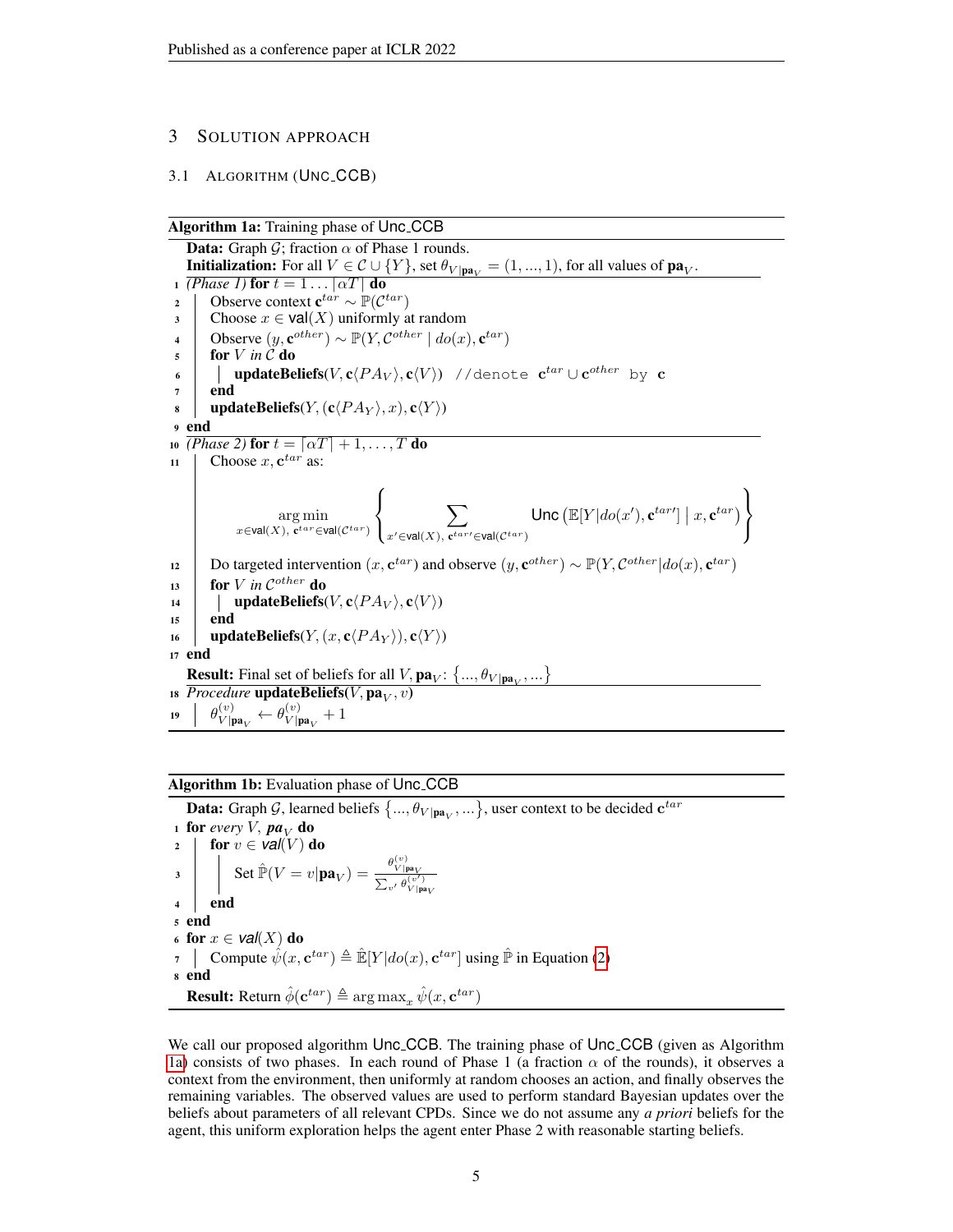In Phase 2 (the remaining  $(1 - \alpha)$  fraction of the rounds) of training, the agent tries to allocate targeted interventions optimally. To this end, it needs to trade-off between exploring new contexts and gaining more knowledge about already-explored contexts, while taking into account the information leakage resulting from the shared pathways in the causal graph (or equivalently, shared CPDs in the factorized representation of  $\mathbb{P}$ ; Appendix E discusses a related subcase). The novel, entropy-like, Unc measure (discussed below) helps guide the agent in this decision in every round. Algorithm [1b](#page-4-2) specifies the evaluation phase of Unc<sub>-CCB</sub>, where the agent is evaluated on simple regret.

Intuition behind the **Unc** measure As mentioned before, performing a targeted intervention given by  $(x, e^{tar})$  would allow the agent to update its beliefs about effects of other targeted interventions  $(x', e^{tar})$ . Intuitively, we would want the algorithm to allocate more samples to those targeted interventions that are most informative about the most "valuable" (in terms of reward  $Y$ ) targeted interventions. Unc captures this intuition by providing a measure of the effect on the agent's knowledge of  $\mathbb{E}[Y|do(x'), \mathbf{c}^{tar'}]$  when a targeted intervention  $(x, \mathbf{c}^{tar})$  is performed. The agent, then aggregates this over all possible  $(x', \mathbf{c}^{tar})$ , providing a measure of overall resulting knowledge from targeted intervention  $(x, e^{tar})$ ; this helps guide its sample allocation (see Line 11 of Algorithm [1a\)](#page-4-1).

**Definition of the Unc measure** We model the conditional distribution  $\mathbb{P}(V|\mathbf{pa}_V)$  for any variable V as a categorical distribution whose parameters are sampled from a Dirichlet distribution. That is,  $\mathbb{P}(V|\mathbf{pa}_V) = \text{Cat}(V; b_1, ..., b_r)$ , where  $(b_1, ..., b_r) \sim \text{Dirc}(\theta_{V|\mathbf{pa}_V})$ . Here  $\theta_{V|\mathbf{pa}_V}$  is a vector of length, say, r. Let denote  $\theta_{V|{\bf p a}_V}[i]$  denote the *i*'th entry of  $\theta_{V|{\bf p a}_V}$ . We *define* an object called Ent that captures a measure of our knowledge of the CPD:

$$
\text{Ent}(\mathbb{P}(V|\mathbf{pa}_V)) \triangleq -\sum_{i} \left[ \frac{\theta_{V|\mathbf{pa}_V}[i]}{\sum_{j} \theta_{V|\mathbf{pa}_V}[j]} \ln \left( \frac{\theta_{V|\mathbf{pa}_V}[i]}{\sum_{j} \theta_{V|\mathbf{pa}_V}[j]} \right) \right]
$$

Let the parents of V be  $PA_V = (U_1, ..., U_p)$ ; suppose they take a particular set of values  $pa_V =$  $(u_1, ..., u_p)$ . We *define* that a CPD  $\mathbb{P}(V|\mathbf{pa}_V)$  is *unaffected* by targeted intervention  $(x, \mathbf{c}^{tar})$  if there exists  $i \in \{1, ..., p\}$  such that either (1)  $U_i$  is X and  $u_i \neq x$ , or (2)  $U_i \in \mathcal{C}^{tar}$  and  $\mathbf{c}^{tar}\langle U_i \rangle \neq u_i$ . In other words, the CPD  $\mathbb{P}(V|\mathbf{pa}_V)$  is unaffected by  $(x, \mathbf{c}^{tar})$  if doing this targeted intervention and observing all variables  $(x, \mathbf{c}^{tar}, \mathbf{c}^{other})$  does *not* enable us to update beliefs about  $\mathbb{P}(V|\mathbf{pa}_V)$  using knowledge of  $G$ . Now, define

$$
\mathsf{Ent}(\mathbb{P}(V|\mathbf{pa}_V)|x,\mathbf{c}^{tar})\triangleq\begin{cases} \mathsf{Ent}(\mathbb{P}(V|\mathbf{pa}_V)), \text{if }\mathbb{P}(V|\mathbf{pa}_V) \text{ is unaffected by }(x,\mathbf{c}^{tar})\\ \mathsf{Ent}^{new}(\mathbb{P}(V|\mathbf{pa}_V)), \text{otherwise}\end{cases}
$$

where  $Ent^{new}$  is computed by averaging the resulting Ent values over the possible belief updates the agent might make after performing  $(x, \mathbf{c}^{tar})$ . That is,  $Ent^{new}(\mathbb{P}(V|\mathbf{pa}_V)) = \frac{1}{r} \sum_i \text{Ent}(V(\mathbf{pa}_V))$  $\mathsf{Cat}(b'_1, ..., b'_r)$  where  $(b'_1, ..., b'_r) \sim \mathsf{Dirc}\, (..., \theta_{V | \mathbf{pa}_V}[i-1], \theta_{V | \mathbf{pa}_V}[i] + 1, \theta_{V | \mathbf{pa}_V}[i+1], ...).$ 

Letting  $c'$  denote  $c^{tar}$   $\cup$   $c^{other}$ , we can now define Unc which captures our knowledge of  $\mathbb{E}[Y|\overline{do}(x'), \mathbf{c}^{tar'}]$  if we perform some other targeted intervention given by  $(x, \mathbf{c}^{tar})$ :

Unc

\n
$$
\text{Unc}(\mathbb{E}[Y|do(x'), \mathbf{c}^{tar'}]|x, \mathbf{c}^{tar}) \triangleq \sum_{\mathbf{c}^{other'} \in \text{val}(\mathcal{C}^{other})} \left[ \sum_{V \in \mathcal{C}^{other}} \text{Ent}(\mathbb{P}(V|\mathbf{c}' \langle PA_V \rangle)|x, \mathbf{c}^{tar}) + \text{Ent}(\mathbb{P}(Y|x', \mathbf{c}' \langle PA_V \rangle)|x, \mathbf{c}^{tar}) \right] \cdot \hat{\mathbb{P}}(\mathbf{c}') \cdot \hat{\mathbb{E}}[Y|\mathbf{c}', do(x')]
$$

#### <span id="page-5-0"></span>3.2 REGRET BOUND

<span id="page-5-1"></span>**Theorem 3.1.** *For any*  $0 < \delta < 1$ *, with probability*  $\geq 1 - \delta$ *,* 

<span id="page-5-2"></span>
$$
Regret \leq 3\mathbb{E}_{\mathbf{pa}_Y, \mathbf{c}^{tar}} \left( \sqrt{\left[ \frac{2}{\frac{\alpha T}{N_X} \mathbb{P}(\mathbf{pa}_Y, \mathbf{c}^{tar}) - \epsilon_{X, PA_Y}^T} \right] \ln \left( \frac{2N_X(N_C + |C|)}{\delta} \right)} \right) + 3 \sum_{C \in \mathcal{C}^{other}} \mathbb{E}_{\mathbf{pa}_C, \mathbf{c}^{tar}} \left( \sqrt{\left[ \frac{2}{\alpha T \mathbb{P}(\mathbf{pa}_C, \mathbf{c}^{tar}) - \epsilon_{PA_C}^T} \right] \ln \left( \frac{2(N_C + |C|)}{\delta} \right)} \right) \tag{1}
$$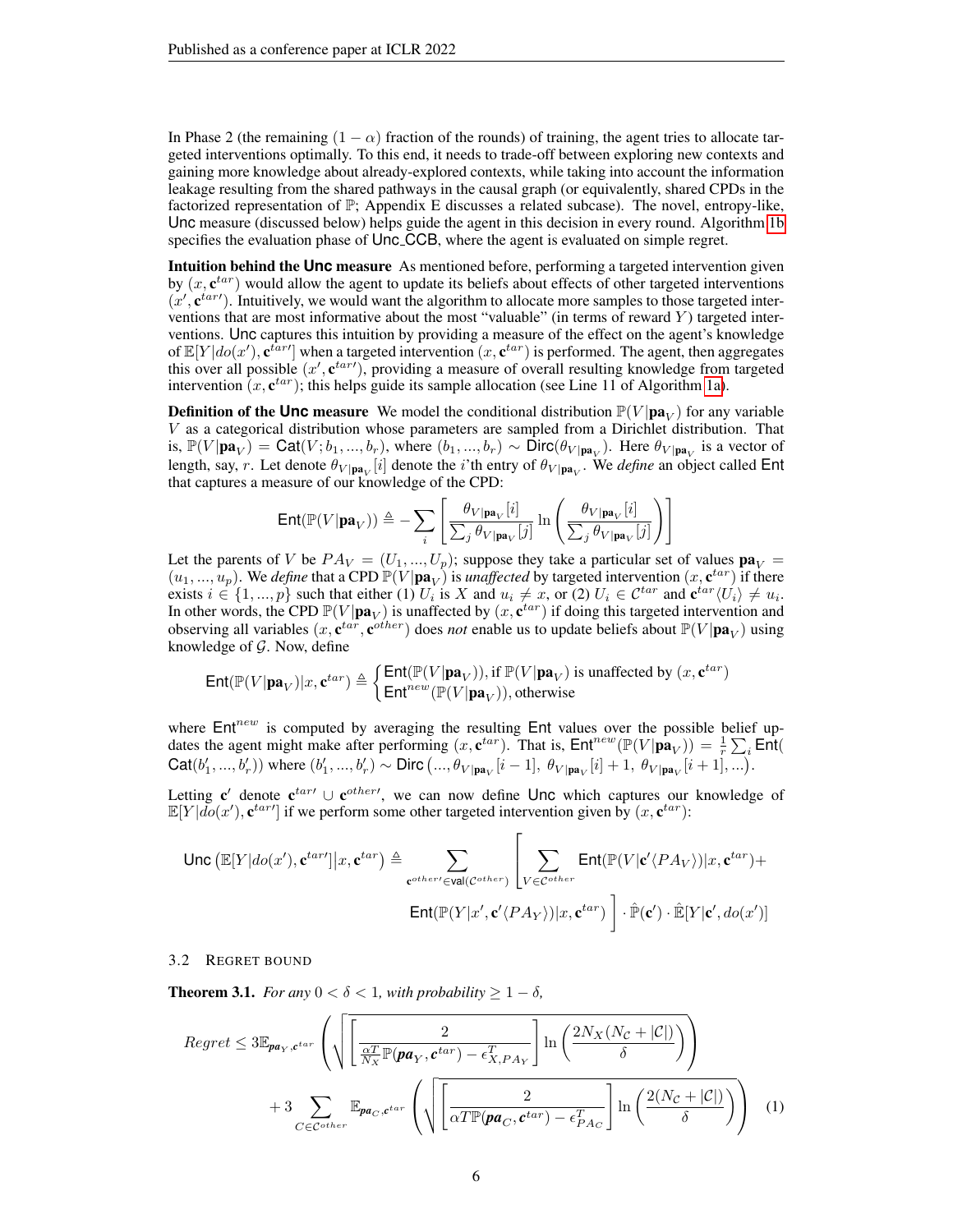*where*

$$
\epsilon_{PA_C}^T = \sqrt{\left[\frac{\alpha T}{2}\right] \ln\left(\frac{N_{PA_C}(N_{\mathcal{C}} + |\mathcal{C}|)}{\delta}\right)}, \ \epsilon_{X,PA_Y}^T = \sqrt{\left[\frac{\alpha T}{2}\right] \ln\left(\frac{N_{X}N_{PA_Y}(N_{\mathcal{C}} + |\mathcal{C}|)}{\delta}\right)}
$$

*Proof.* Due to space constraints, we only provide a proof sketch here. The full proof is provided in Appendix A as part of the Supplementary Text. For readability of the proof, we assume that  $Y$  and all variables in C are binary, whereas X can take on any finite set of values. Under Assumption (A1) described in Section [2.1,](#page-3-0) we can factorize as follows:

<span id="page-6-0"></span>
$$
\mathbb{E}[Y|do(x), \mathbf{c}^{tar}] = \sum_{\mathbf{c}^{other} \in \text{val}(C^{other})} \left[ \mathbb{P}(Y = 1|x, \mathbf{c}\langle PA_Y\rangle) \prod_{c \in \mathbf{c}^{other}} \mathbb{P}(C = c|\mathbf{c}\langle PA_C\rangle) \right]
$$
(2)

where  ${\bf c}$  denotes  ${\bf c}^{tar}\cup{\bf c}^{other}$  . The proof first bounds errors of estimates of  $\hat{\mathbb{P}}(Y=1|x,{\bf c}\langle PA_Y\rangle)$  and  $\mathbb{P}(C = c|\mathbf{c}(PA_C)$  with high probability using union bounds, concentration bounds, and the fact that the number of rounds in which the agent observes any set of context values is lower bounded by the number of times it sees it in Phase 1. We also make use of the fact that all variables are observed after every round. We then aggregate these bounds of individual CPD estimates to bound the overall estimate of  $\mathbb{E}[Y|do(x), \mathbf{c}^{tar}]$ , and then finally bound regret by utilizing the fact that the algorithm chooses arms based on the estimated  $\mathbb{E}$ .  $\Box$ 

**Discussion** Theorem [3.1](#page-5-1) bounds the regret (with high probability). Note that  $T \to \infty$   $\implies$  $Regret \rightarrow 0$ , which shows that the regret bound has desirable limiting behavior.<sup>[2](#page-6-1)</sup> Further, regret is  $negret \rightarrow 0$ , which shows that the regret bound has desirable limiting behavior. Further, regret is inversely related to  $\sqrt{T}$ , similar to other simple-regret algorithms such as in [Lattimore et al.](#page-10-5) [\(2016\)](#page-10-5). However, other terms that are a function of the space of possible interventions  $(N_cN_X)$  are different since we are in a *contextual* bandit setting (whereas [Lattimore et al.](#page-10-5) [\(2016\)](#page-10-5) is non-contextual); more specifically, regret is related proportionally to  $\sqrt{N_XN_C \ln(N_XN_C)}$ ; in fact, our regret bound is strictly tighter than this. We prove the bound primarily to provide a theoretical guard on regret; we do not claim improved regret bounds since there is no comparable simple-regret contextual bandit regret bound. We show improved performance over baselines empirically in Section [4.](#page-6-2)

#### <span id="page-6-2"></span>4 EXPERIMENTAL EVALUATION

Since there is no setting studied previously that directly maps to our setting, we adapt existing multi-armed bandit algorithms to make use of causal side-information and targeted interventions in a variety of ways to form a set of baselines against which we compare our algorithm's performance.

The baseline algorithms are the following. Std\_TS and Std\_UniExp follow the standard bandit interaction protocol during training – observe context, choose action, receive reward. They treat each  $\mathbf{c}^{tar}$  as a separate problem and learn an optimal arm for each; they differ in that Std<sub>-TS</sub> uses Thompson Sampling [\(Agrawal & Goyal, 2012\)](#page-10-12) for each  $c^{tar}$  problem, whereas Std\_UniExp does uniform exploration over  $val(X)$ . The other set of algorithms are TargInt\_TS, TargInt\_UniExp and TargInt\_TS\_UniExp. These treat the space  $val(X) \times val(\mathcal{C}^{tar})$  as the set of arms for targeted interventions. TargInt\_TS performs Thompson Sampling over this space, and TargInt\_UniExp performs uniform exploration over this space. TargInt\_TS\_UniExp is a variation of TargInt\_TS that, with some probability,<sup>[3](#page-6-3)</sup> chooses a random targeted intervention; this infuses a controlled degree of uniform exploration into TargInt TS. All five algorithms update CPD beliefs after each round. No baseline is strictly stronger than another; their relative performance can vary based on the specific setting. We also compare against a non-causal version of algorithm Std\_TS, which we call NonCausal Std TS, to provide one non-causal baseline (i.e., which does not utilize the causal side-information).

The evaluation phase for each baseline algorithm is analogous to Algorithm [1b](#page-4-2) – given a  $\mathbf{c}^{tar}$ , the action with the highest expected reward, based on beliefs at the end of the training phase, is chosen.

<span id="page-6-1"></span><sup>&</sup>lt;sup>2</sup>There is a technical requirement to keep the denominator in Eq [\(1\)](#page-5-2) greater than 0; however, it is easy to see that this only requires that  $\hat{T} > constant$ , so there is no impact on asymptotic behavior.

<span id="page-6-3"></span><sup>&</sup>lt;sup>3</sup>We choose this probability to be 0.5 for the plots. There is more discussion on this in Appendix F.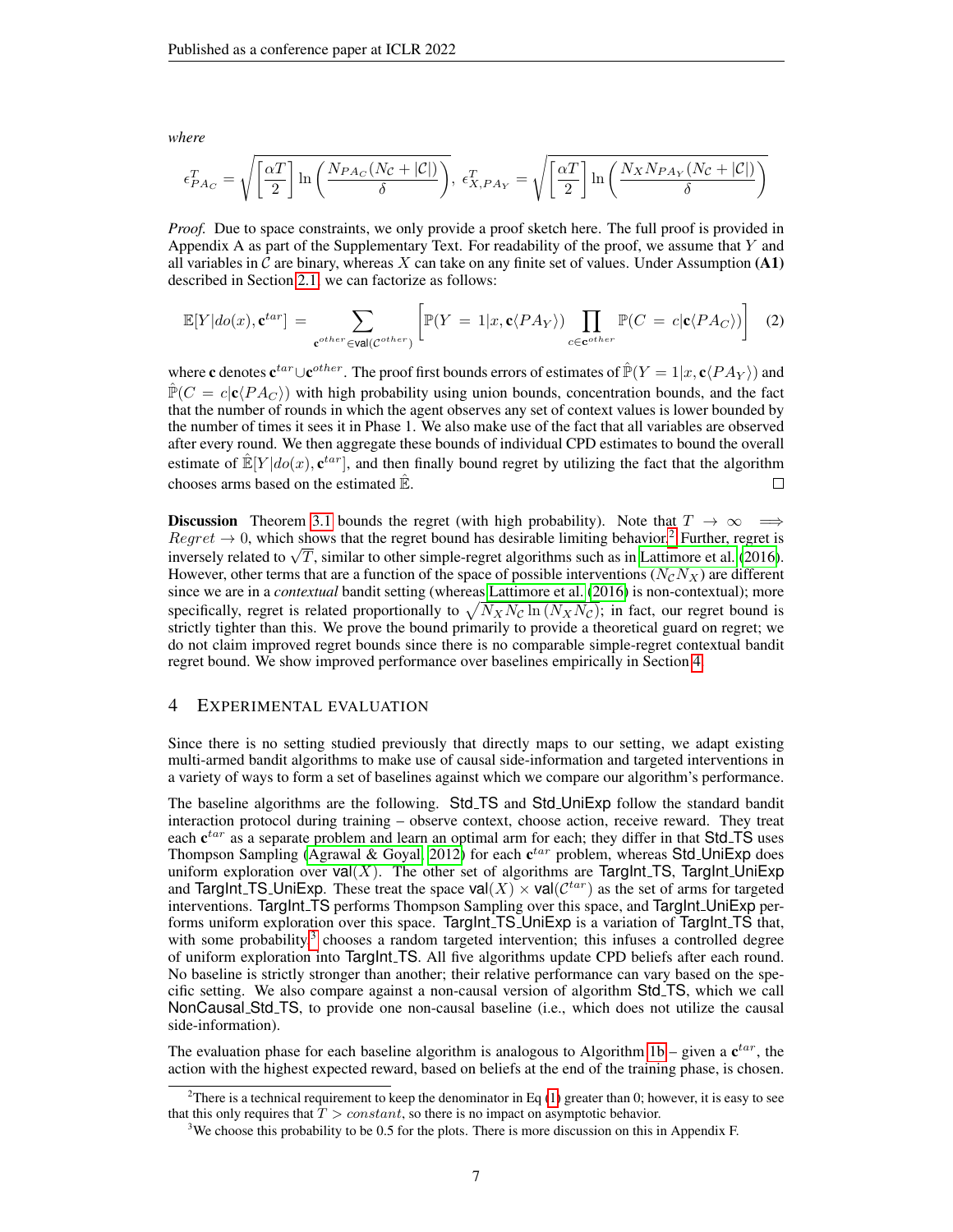<span id="page-7-1"></span>

Figure 1: Mean regrets for Experiment 1 (Sec-tion [4.1\)](#page-7-0). Regret is normalized to [0, 1] and  $T$ as fractions of  $N_XN_{\mathcal{C}^{tar}}$ .



Figure 2: Mean regrets for Experiment 2 (Section [4.1\)](#page-7-0).

#### <span id="page-7-0"></span>4.1 PURELY SYNTHETIC DATA

We consider a causal model M whose causal graph G consists of the following edges:  $C_1 \rightarrow$  $C_0, C_0 \to X, C_0 \to Y, X \to Y$ . We assume that  $\mathcal{C}^{tar} = \{C_1\}$  and that  $\mathcal{C}^{other} = \{C_0\}$ . We choose the fraction of Phase 1 rounds  $\alpha = 0.5$  as we empirically found that to be a good choice. More details and code are in the Supplementary Material. Additional experiments, analyzing the reason for why our algorithm performs better than baselines, are in Appendix B.

Experiment 1 Given the wide range of possible settings arising from different parameterizations of  $M$ , the first experiment seeks to answer the question: "what is the expected performance of our algorithm over a set of *representative settings*?". Each setting can be interpreted naturally when, for example, we think of  $\mathcal{C}^{tar}$  as the set of user features that a recommendation agent observes post-deployment. The settings are chosen to capture the intuition that, typically, the agent sees highvalue contexts (i.e., contexts for which, if the agent learns the optimal action, can fetch high rewards) relatively less frequently, say, 20% of the time, but there can be variation in the number of different  $\mathcal{C}^{tar}$  *values* over which that probability mass is spread and in how "risky" they are (for example, very low rewards for non-optimal actions). In each run, the agent is presented with a randomly selected setting from this representative set. Results are averaged over 300 independent runs; error bars display  $\pm 1.96$  standard errors. For details on specific parameterizations, refer Appendix D.

Figure [1](#page-7-1) provides the results of this experiment. The axes are normalized since the representative set of settings could have different ranges for  $T$  and for regret. We see that our algorithm performs better than all baselines, especially for lower values of  $T$ . This, in fact, is a recurring theme – our algorithm's performance improvement is more pronounced in *low T-budget* situations, which, as we stated in Section [1.1,](#page-1-0) is what we are interested in. Further, Appendix C contains plots for two individual settings from the set, one where Std<sub>-</sub>TS and Std<sub>-</sub>UniExp perform significantly better than TargInt TS, TargInt UniExp and TargInt TS UniExp, and another where it is the converse; in contrast, our algorithm performs close to the best baseline in both. The intuition behind this is that the Unc measure incentivizes exploring new context values (due to its entropy-like nature) while weighting more the contexts that are likely to yield more rewards (based on our current estimates). Also, as expected, NonCausal Std TS performs the worst as it ignores the causal graph.

Experiment 2 To ensure that the results are not biased due to our choice of the representative set, the second experiment asks "what happens to performance when we *directly randomize the parameters* of the CPDs in each run, subject to realistic constraints?". Specifically, in each run, we (1) randomly pick an  $i \in \{1, ..., \lfloor N_{C_1}/2 \rfloor\}$ , (2) distribute 20% of the probability mass randomly over  $C_1$  values  $\{1, ..., i\}$ , (3) distribute the remaining 80% of the mass over  $C_1$  values  $\{i+1, ..., N_{C_1}\}$ . The  $c_1$  values in the 20% bucket are higher-value, while those in the 80% bucket are lower-value. Intuitively, this captures the commonly observed 80-20 pattern (for example, 20% of the users contribute to around 80% of the revenue), but randomizes the other aspects; this gives an estimate of how the algorithms would perform on expectation. The results are averaged over 100 independent runs; error bars display  $\pm 1.96$  standard errors. Figure [2](#page-7-1) shows that our algorithm performs better than all baselines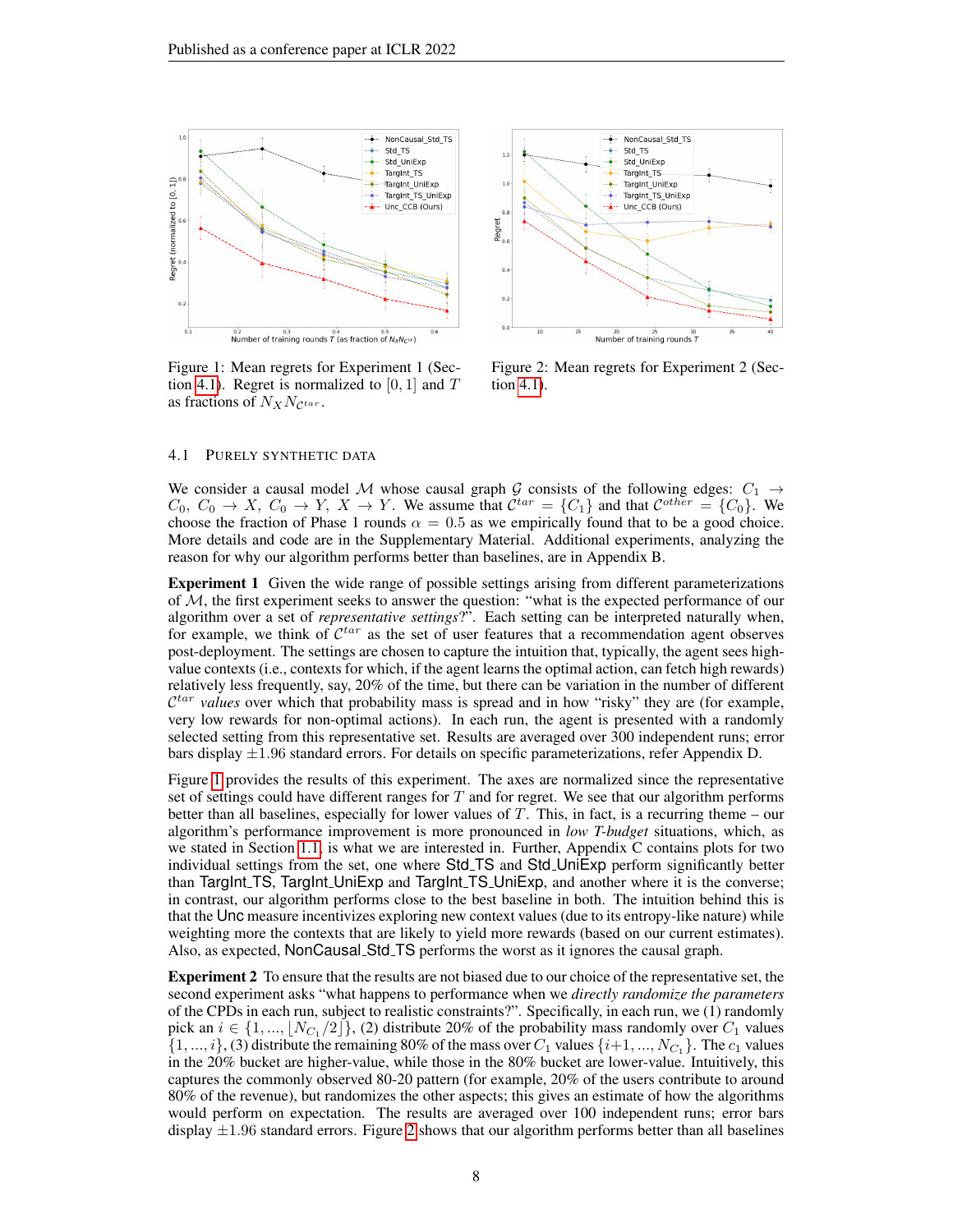in this experiment, with a more pronounced improvement for the smaller values of T. For instance, when  $T = 24$ , our algorithm's mean regret is around 35% lower than that of the next best baseline.

#### <span id="page-8-0"></span>4.2 CRM SALES DATA-INSPIRED EXPERIMENT

Experiment 3 This experiment seeks to answer the question: "how does the algorithm perform on *realistic scenarios*?". We setup the experiment inspired by a real world scenario. Consider a bandit agent that could assist salespeople by learning to decide how many outgoing calls to make in an ongoing deal, given just the type of deal (new business, etc.) and size of customer (small, medium, etc.), so as to maximize a reward metric (which we call the 'expected deal value'). Deal type affects the reward via the source of the lead (for example, chat). The trained agent would be deployed internally or to the company's clients, where it would generally not have access to lead source. The causal graph relating these variables is given in Figure [3a,](#page-8-1) which was obtained using domain knowledge. 'Deal type' and 'Customer size' are  $\mathcal{C}^{tar}$ , 'Lead source' is  $\mathcal{C}^{other}$ , '# outgoing calls' is  $X$ , and 'Exp. deal value' is  $Y$ . The parameters of each CPD corresponding to this causal graph was calibrated using proprietary sales data from Freshworks Inc., after some adjustments using domain knowledge (for example, where there were coverage gaps). Note that the algorithms use only the CPDs and not this raw data; in any case, we make the dataset available in anonymized form at <https://doi.org/10.5281/zenodo.5540348> under the *'CC BY-NC 4.0'* license.

Further, we also do a warm-start for all algorithms to account for the fact that, in practice, there is often some starting beliefs about the CPDs from past data, domain knowledge, etc., which can be encoded into the agent's prior beliefs.[4](#page-8-2) Specifically, we ran pure random exploration for 15 rounds at the beginning of each algorithm and updated all CPD beliefs; this simulates a warm-start. Due to this, we used  $\alpha = 0$  for our algorithm. Results are averaged over 50 independent runs; error bars display  $\pm 1.96$  standard errors. Figure [3](#page-8-3) shows that our algorithm performs better than all baselines in this realistic setting as well. The Supplementary Material provides the code.

<span id="page-8-3"></span><span id="page-8-1"></span>

Figure 3: CRM sales data-inspired experiments (Section [4.2\)](#page-8-0)

## 5 CONCLUSION AND FUTURE DIRECTIONS

This work presented a contextual bandits formulation that captures real-world nuances such as the ability to conduct targeted interventions and the presence of causal side-information, along with a novel algorithm that exploits this to achieve improved sample efficiency. In addition to synthetic experiments, we also performed real world-inspired experiments set up using actual CRM sales data.

A useful direction of future investigation is the development of algorithms when  $G$  is unknown or partially known. Another important direction is the development of methods robust to distributional shifts. Distributional shifts have been studied for prediction tasks [\(Magliacane et al., 2018;](#page-10-13) [Gong](#page-10-14) [et al., 2016\)](#page-10-14) and for causal effects [\(Bareinboim & Pearl, 2014;](#page-10-15) [Correa & Bareinboim, 2020\)](#page-10-16); it is an interesting question to study this in our setting, when  $G$  remains the same between training and evaluation but  $M$  changes.

<span id="page-8-2"></span><sup>4</sup>Other works such as [Dimakopoulou et al.](#page-10-6) [\(2019\)](#page-10-6) and [Liu et al.](#page-10-0) [\(2018\)](#page-10-0) have used warm starting as well.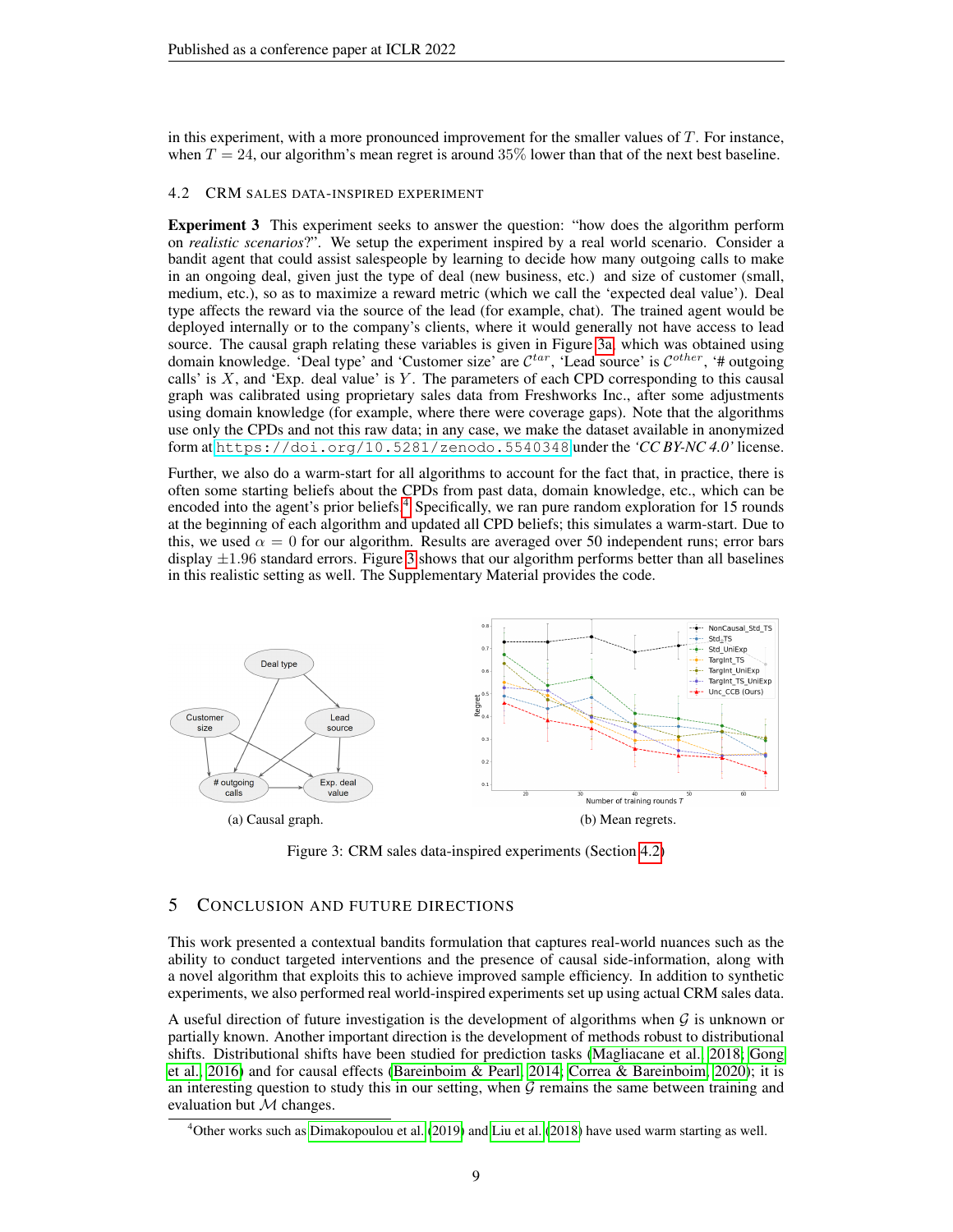## ACKNOWLEDGEMENTS

This work was partly funded by Freshworks Inc. through a research grant to Balaraman Ravindran and Chandrasekar Subramanian.

# REPRODUCIBILITY STATEMENT

The full proof of Theorem 3.1 is provided in an appendix at the end of this PDF file (after the references) as part of the Supplementary Text. The source code of all the experiments in the main paper, along with a README on how to run them, is provided as part of the Supplementary Materials in a file named Supplemental Code Paper1203.zip. Further, even though the algorithms use only the CPDs and not the raw data, the dataset used to calibrate the real worldinspired experiments (see Section 4.2 of main paper) is made available in anonymized form at <https://doi.org/10.5281/zenodo.5540348> under the *'CC BY-NC 4.0'* license. The other experiments were synthetic and did not involve the use of any dataset.

# ETHICS STATEMENT

This work is a foundational work that provides an improved mathematical framework and algorithm for contextual bandits. Some experiments were set up utilizing data from Freshworks Inc.; the data is released in anonymized form with the consent of the company (link to dataset given in the main paper). To the best of our knowledge, we do not believe there were any ethical issues associated with the development of this work. Further, given the nature of the work as foundational and introducing a new algorithm (and not specific to an application), we do not foresee any specific potential negative ethical issues created by this work. However, we do point out that researchers utilizing this method to their specific applications should adhere to ethical standards of their own (e.g., by avoiding targeting interventions on subpopulations based on racial attributes).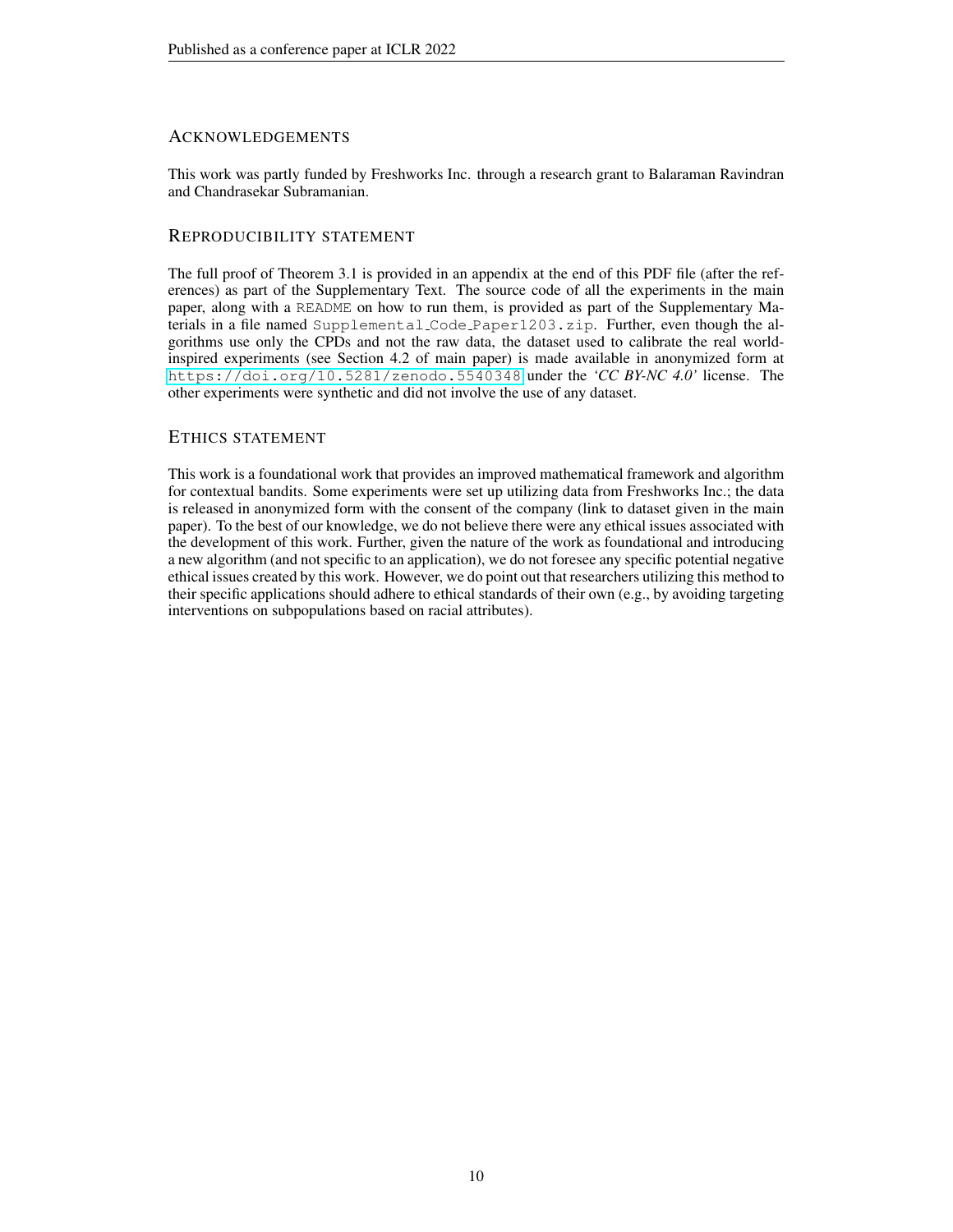#### **REFERENCES**

- <span id="page-10-8"></span>Alekh Agarwal, Daniel Hsu, Satyen Kale, John Langford, Lihong Li, and Robert Schapire. Taming the Monster: A Fast and Simple Algorithm for Contextual Bandits. In *Proceedings of the 31st International Conference on Machine Learning*, volume 32 of *PMLR*, pp. 1638–1646, 2014.
- <span id="page-10-12"></span>Shipra Agrawal and Navin Goyal. Analysis of thompson sampling for the multi-armed bandit problem. In *Proceedings of the 25th Annual Conference on Learning Theory*, volume 23 of *PMLR*, pp. 39.1–39.26, 2012.
- <span id="page-10-15"></span>Elias Bareinboim and Judea Pearl. Transportability from multiple environments with limited experiments: Completeness results. In *Proceedings of the 27th International Conference on Neural Information Processing Systems*, volume 1, pp. 280–288, 2014.
- <span id="page-10-10"></span>Elias Bareinboim, Andrew Forney, and Judea Pearl. Bandits with unobserved confounders: A causal approach. In *Proceedings of the 28th International Conference on Neural Information Processing Systems*, volume 1, pp. 1342–1350, 2015.
- <span id="page-10-1"></span>Djallel Bouneffouf and Irina Rish. A survey on practical applications of multi-armed and contextual bandits. *arXiv:1904.10040*, 2019.
- <span id="page-10-16"></span>Juan D. Correa and Elias Bareinboim. A Calculus for Stochastic Interventions: Causal Effect Identification and Surrogate Experiments. In *Proceedings of the AAAI Conference on Artificial Intelligence*, volume 34, 2020.
- <span id="page-10-6"></span>Maria Dimakopoulou, Zhengyuan Zhou, Susan Athey, and Guido Imbens. Balanced Linear Contextual Bandits. In *Proceedings of the AAAI Conference on Artificial Intelligence*, volume 33, pp. 3445–3453, 2019.
- <span id="page-10-3"></span>Gabriel Dulac-Arnold, Nir Levine, Daniel J. Mankowitz, Jerry Li, Cosmin Paduraru, Sven Gowal, and Todd Hester. Challenges of real-world reinforcement learning: definitions, benchmarks and analysis. *Machine Learning*, Apr 2021.
- <span id="page-10-14"></span>Mingming Gong, Kun Zhang, Tongliang Liu, Dacheng Tao, Clark Glymour, and Bernhard Schölkopf. Domain Adaptation with Conditional Transferable Components. In *Proceedings of the 33rd International Conference on Machine Learning*, volume 48, pp. 2839–2848, 2016.
- <span id="page-10-4"></span>Google. Targeting overview. [https://support.google.com/optimize/answer/](https://support.google.com/optimize/answer/6283420) [6283420](https://support.google.com/optimize/answer/6283420), 2021. Accessed: 2021-10-02.
- <span id="page-10-11"></span>Ruocheng Guo, Lu Cheng, Jundong Li, P. Richard Hahn, and Huan Liu. A survey of learning causality with data: Problems and methods. *ACM Comput. Surv.*, 53(4), July 2020.
- <span id="page-10-9"></span>Daphne Koller and Nir Friedman. *Probabilistic Graphical Models: principles and techniques*. MIT Press, 2009.
- <span id="page-10-5"></span>Finnian Lattimore, Tor Lattimore, and Mark D. Reid. Causal bandits: Learning good interventions via causal inference. In *Proceedings of the 30th International Conference on Neural Information Processing Systems*, volume 29, pp. 1189–1197, 2016.

<span id="page-10-2"></span>Tor Lattimore and Csaba Szepesvári. *Bandit Algorithms*. Cambridge University Press, 2020.

- <span id="page-10-0"></span>Bo Liu, Ying Wei, Yu Zhang, Zhixian Yan, and Qiang Yang. Transferable contextual bandit for cross-domain recommendation. In *Proceedings of the AAAI Conference on Artificial Intelligence*, volume 32, pp. 3619–3626, 2018.
- <span id="page-10-7"></span>Yangyi Lu, Amirhossein Meisami, Ambuj Tewari, and William Yan. Regret analysis of bandit problems with causal background knowledge. In *Proceedings of the 36th Conference on Uncertainty in Artificial Intelligence (UAI)*, volume 124 of *PMLR*, pp. 141–150, 2020.
- <span id="page-10-13"></span>Sara Magliacane, Thijs Van Ommen, Tom Claassen, Stephan Bongers, Joris M. Mooij, and Philip Versteeg. Domain adaptation by using causal inference to predict invariant conditional distributions. In *Proceedings of the 32nd International Conference on Neural Information Processing Systems*, pp. 10869–10879, 2018.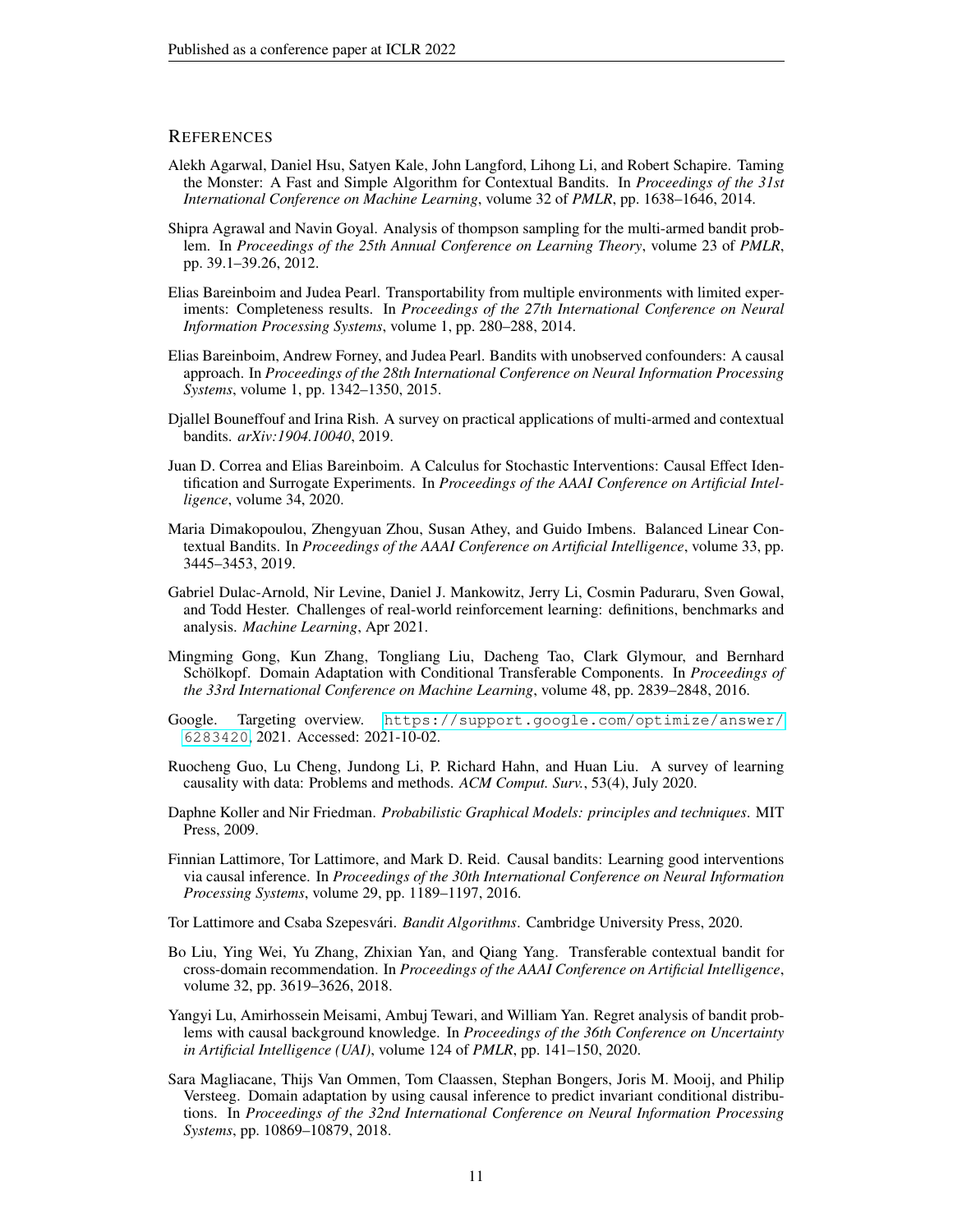<span id="page-11-2"></span>Judea Pearl. *Causality*. Cambridge University Press, 2nd edition, 2009.

- <span id="page-11-3"></span>Judea Pearl. On the Interpretation of do(x). *Journal of Causal Inference*, 7(1), 2019.
- <span id="page-11-0"></span>Neela Sawant, Chitti Babu Namballa, Narayanan Sadagopan, and Houssam Nassif. Contextual multi-armed bandits for causal marketing. *arXiv:1810.01859*, 2018.
- <span id="page-11-5"></span>Rajat Sen, Karthikeyan Shanmugam, Alexandres G. Dimakis, and Sanjay Shakkottai. Identifying best interventions through online importance sampling. In *Proceedings of the 34th International Conference on Machine Learning*, volume 70 of *PMLR*, pp. 3057–3066, 2017.
- <span id="page-11-7"></span>Burr Settles. Active learning literature survey. Technical Report 1648, University of Wisconsin–Madison, 2009.
- <span id="page-11-4"></span>Akihiro Yabe, Daisuke Hatano, Hanna Sumita, Shinji Ito, Naonori Kakimura, Takuro Fukunaga, and Ken-ichi Kawarabayashi. Causal Bandits with Propagating Inference. In *Proceedings of the 35th International Conference on Machine Learning*, volume 80 of *PMLR*, pp. 5512–5520, 2018.
- <span id="page-11-1"></span>Junzhe Zhang and Elias Bareinboim. Transfer learning in multi-armed bandits: A causal approach. In *Proceedings of the Twenty-Sixth International Joint Conference on Artificial Intelligence*, pp. 1340–1346, 2017.
- <span id="page-11-6"></span>Li Zhou. A survey on contextual multi-armed bandits. *arXiv:1508.03326*, 2016.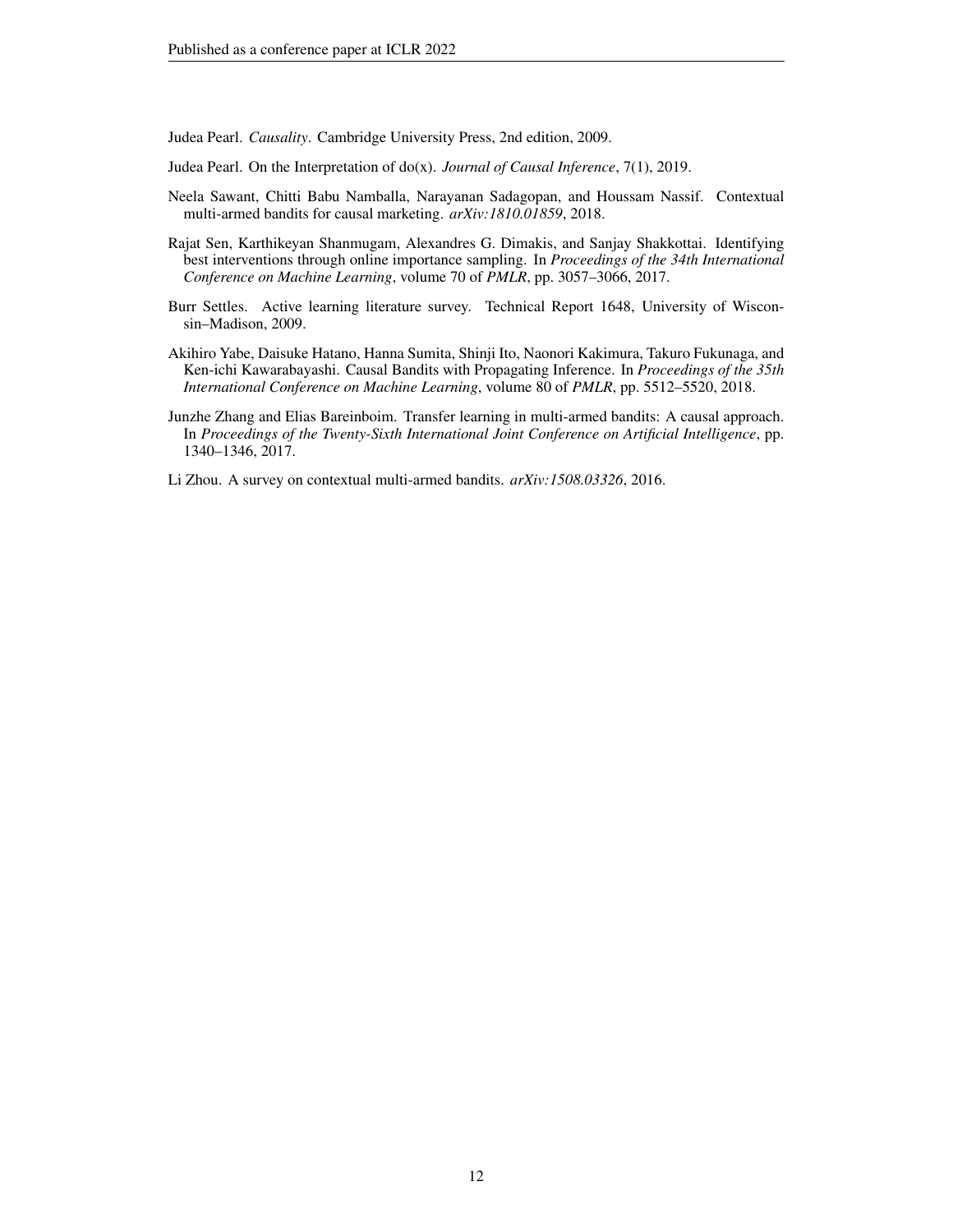## A APPENDIX (SUPPLEMENTARY TEXT): PROOF OF THEOREM 3.1

This is the full version of the proof sketch presented in Section 3.2 of the paper. For readability of the proof, we assume that Y and all variables in C are binary, whereas X can have any finite set of values. In Sections [A.1](#page-12-0) through [A.5,](#page-16-0) we derive the expression for bounding Regret( $c^{tar}$ ), which is the simple regret *given*  $\mathcal{C}^{tar} = \mathbf{c}^{tar}$ . Then, in Section [A.6,](#page-17-0) we derive the final expression for bounding overall Regret.

In addition to the notation in Table 1 of the main paper, we use a few other notations to keep the proof more readable:

- c denotes  $\mathbf{c}^{tar} \cup \mathbf{c}^{other}$ .
- $\mathbf{a} \langle \mathcal{B} \rangle$  is shortened to **b** when it is unambiguous what **a** is; for example,  $\mathbf{c} \langle PA_V \rangle$  is shortened to  $\mathbf{p} \mathbf{a}_V$  when it is obvious that **c** is the current set of values taken by all the context variables.
- We write  $\mathbb{P}(V = v | \mathbf{pa}_V)$  interchangeably with  $\mathbb{P}(v | \mathbf{pa}_V)$  since we use small letters (e.g., v) to denote the value taken by the random variable denoted by the *respective* capital letter  $(e.g., V)$ .

Now, the factorization under Assumption (A1) can be written in this simpler notation as:

$$
\mathbb{E}[Y|do(x), \mathbf{c}^{tar}] = \sum_{\mathbf{c}^{other} \in \mathbf{val}(\mathcal{C}^{other})} \mathbb{P}(Y = 1|x, \mathbf{pa}_Y) \prod_{c \in \mathbf{c}^{other}} \mathbb{P}(c|\mathbf{pa}_C)
$$

Recollect that we use set operations on vectors as well, wherever there is no ambiguity.

<span id="page-12-0"></span>A.1 BOUNDING THE ERROR OF  $\mathbb{P}(Y=1|x, \mathbf{pa}_Y)$  estimates

Let  $\mathbf{pa}_Y$  denote the value taken by  $PA_Y$  (i.e., Y's parents), *excluding* x. Say, for a  $(x, \mathbf{pa}_Y)$ ,

$$
\mathbb{P}\left[|\hat{\mathbb{P}}(Y=1|x,\mathbf{pa}_Y)-\mathbb{P}(Y=1|x,\mathbf{pa}_Y)|\geq \epsilon_{x,\mathbf{pa}_Y}\right]\leq \delta_{x,\mathbf{pa}_Y}
$$

Using the union bound, we can rewrite it as

$$
\mathbb{P}\left[\forall x, |\hat{\mathbb{P}}(Y=1|X, \mathbf{pa}_Y) - \mathbb{P}(Y=1|X, \mathbf{pa}_Y)| \ge \epsilon_{X, \mathbf{pa}_Y}\right] \le \delta_{X, \mathbf{pa}_Y}
$$

In other words, with probability  $\geq 1 - \delta_{X, \textbf{pa}_Y}$ , the following event  $\mathcal{E}_{X, \textbf{pa}_Y}$  is true:

$$
|\forall x, \hat{\mathbb{P}}(Y=1 | X, \mathbf{pa}_Y) - \mathbb{P}(Y=1 | X, \mathbf{pa}_Y)| \leq \epsilon_{X, \mathbf{pa}_Y}
$$

We derive expressions for  $\epsilon_{X, \textbf{pa}_Y}$  and  $\delta_{X, \textbf{pa}_Y}$  in Lemma [A.2.](#page-16-1)

A.2 BOUNDING THE ERROR OF  $\mathbb{P}(C = c | \mathbf{PA}_C)$  estimates

Now, say, for a  $C \in \mathcal{C}$  (taking value  $C = c$ ), and for given  $\mathbf{pa}_C$ ,

$$
\mathbb{P}\left[|\hat{\mathbb{P}}(c|\mathbf{pa}_{C}) - \mathbb{P}(c|\mathbf{pa}_{C})| \ge \epsilon_{c|\mathbf{pa}_{C}}\right] \le \delta_{c|\mathbf{pa}_{C}}
$$

Note that  $\mathbb{P}(0|\mathbf{pa}_C) + \mathbb{P}(1|\mathbf{pa}_C) = 1$  and  $\mathbb{P}(0|\mathbf{pa}_C) + \mathbb{P}(1|\mathbf{pa}_C) = 1$ . Now, say the *actual* errors in estimates are given by  $\tilde{\epsilon}_c$ . That is,  $\tilde{\epsilon}_c \triangleq \hat{\mathbb{P}}(c|\mathbf{pa}_C) - \mathbb{P}(c|\mathbf{pa}_C)$ . Therefore,

$$
\hat{\mathbb{P}}(0|\mathbf{pa}_C) + \hat{\mathbb{P}}(1|\mathbf{pa}_C) = 1 \Longleftrightarrow \mathbb{P}(0|\mathbf{pa}_C) + \tilde{\epsilon}_{0|\mathbf{pa}_C} + \mathbb{P}(1|\mathbf{pa}_C) + \tilde{\epsilon}_{1|\mathbf{pa}_C} = 1
$$
\n
$$
\Longleftrightarrow 1 + \tilde{\epsilon}_{0|\mathbf{pa}_C} + \tilde{\epsilon}_{1|\mathbf{pa}_C} = 1
$$
\n
$$
\Longleftrightarrow \tilde{\epsilon}_{0|\mathbf{pa}_C} + \tilde{\epsilon}_{1|\mathbf{pa}_C} = 0
$$

Now, this means that

$$
|\tilde{\epsilon}_{0|\mathbf{pa}_C}| \le a \Longleftrightarrow |\tilde{\epsilon}_{1|\mathbf{pa}_C}| \le a
$$

Therefore, the event  $|\tilde{\epsilon}_{0|\mathbf{pa}_C}|\leq a$  is *the same event as* the event  $|\tilde{\epsilon}_{1|\mathbf{pa}_C}|\leq a$ . Therefore, given a  $pa<sub>C</sub>$ , the following is true:

$$
\mathbb{P}\left[\forall c,\; |\tilde{\epsilon}_{c|\mathbf{pa}_C}| \leq \epsilon_{C|\mathbf{pa}_C}\right] \geq 1-\delta_{C|\mathbf{pa}_C}
$$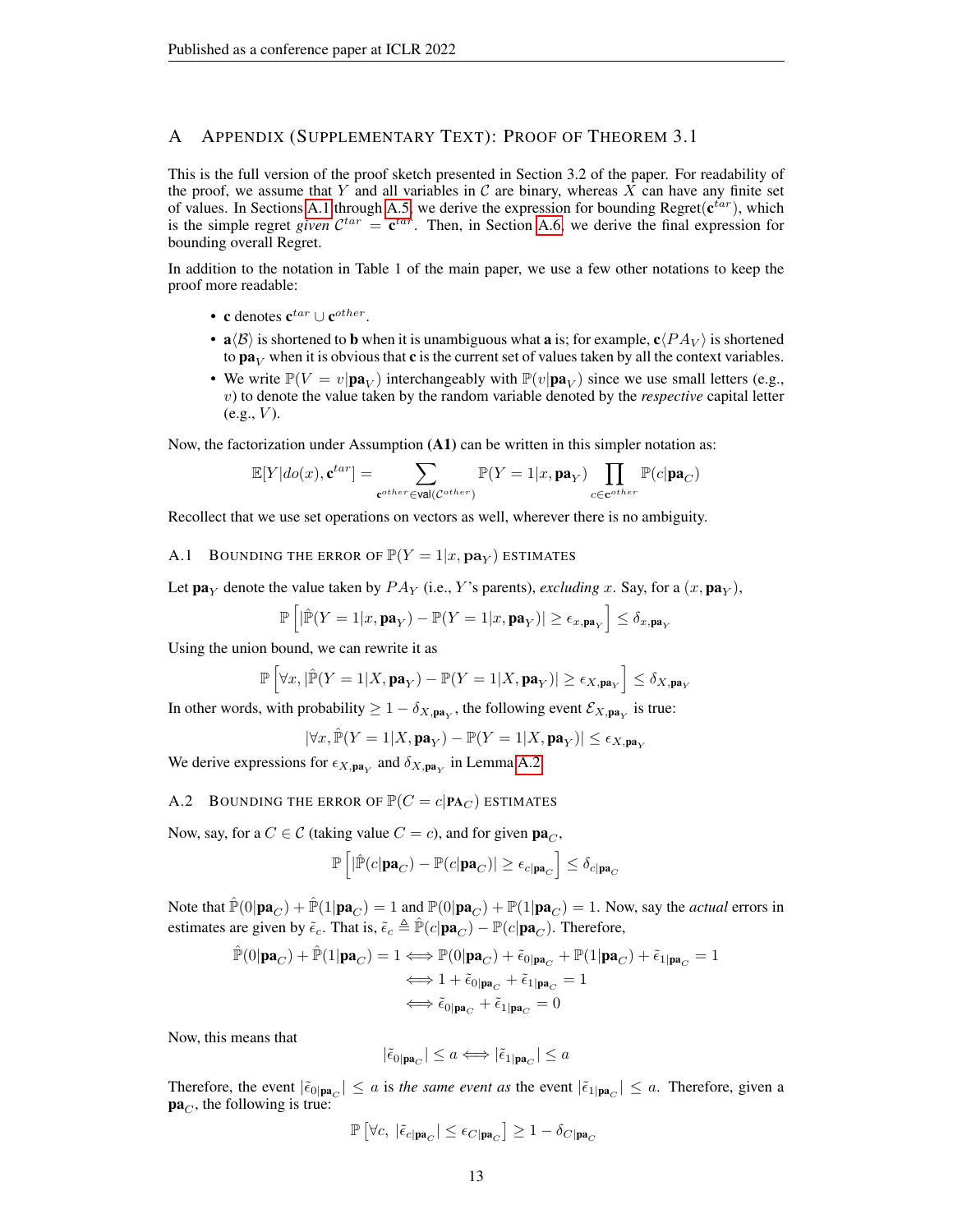which is the same as

$$
\mathbb{P}\left[\forall c, \ |\hat{\mathbb{P}}(c|\mathbf{pa}_C) - \mathbb{P}(c|\mathbf{pa}_C)| \le \epsilon_{C|\mathbf{pa}_C}\right] \ge 1 - \delta_{C|\mathbf{pa}_C}
$$

where  $\delta_{C|pa_C}$  is a function of  $\epsilon_{C|pa_C}$ . Note that we now have  $\delta_{C|pa_C}$  instead of  $\delta_{c|pa_C}$ .

In other words, given a  $\mathbf{pa}_C$ , with probability  $\geq 1 - \delta_C_{|\mathbf{pa}_C|}$ , the following event  $\mathcal{E}_C_{|\mathbf{pa}_C|}$  is true:

$$
\forall c, \; |\hat{\mathbb{P}}(C=c|\mathbf{pa}_{C})-\mathbb{P}(C=c|\mathbf{pa}_{C})|\leq \epsilon_{C|\mathbf{pa}_{C}}
$$

We derive expressions for  $\delta_{C|\mathbf{pa}_C}$  and  $\epsilon_{C|\mathbf{pa}_C}$  in Lemma [A.1.](#page-15-0)

## A.3 PUTTING THEM TOGETHER FOR THE OVERALL BOUND FOR REGRET $(\mathbf{c}^{tar})$

Using the union bound, for any  $\mathbf{c}^{tar}$ , with probability  $\geq 1 - \sum_{\mathbf{pa}_Y} \delta_{X,\mathbf{pa}_Y} - \sum_{C \in \mathcal{C}} \sum_{\mathbf{pa}_C} \delta_{C | \mathbf{pa}_C}$ , all of  $\mathcal{E}_{X,\mathbf{pa}_Y}$  and  $\mathcal{E}_{C|\mathbf{pa}_C}$  are true simultaneously  $\forall \mathbf{pa}_Y$  and  $\forall \mathbf{pa}_C \ \forall C \in (\mathcal{C} \setminus PA_Y)$ . Let's call this event  $\mathcal{E}$ . In other words, under event  $\mathcal{E}$ , *all* estimates are bounded.

Let  $a_{alg} = \hat{\phi}(\mathbf{c}^{tar})$  denote the action chosen by the algorithm in the evaluation phase when presented with  $\mathbf{c}^{tar}$ ; and let  $a^*$  denote an optimal action for  $\mathbf{c}^{tar}$ . Therefore, given  $\mathcal{C}^{tar} = \mathbf{c}^{tar}$ , under event  $\mathcal{E}$ ,

$$
\mathbb{E}[Y|do(a_{alg}), \mathbf{c}^{tar}] = \sum_{\mathbf{c}^{other}} \mathbb{P}(Y = 1|a_{alg}, \mathbf{pa}_Y) \prod_{c \in \mathbf{c}^{other}} \mathbb{P}(c|\mathbf{pa}_C)
$$

(Factorization due to  $G$  as earlier)

$$
= \sum_{\mathbf{c}^{other}} \mathbb{P}(Y = 1|a_{alg}, \mathbf{pa}_Y) \prod_{c \in \mathbf{c}^{other}} \{\hat{\mathbb{P}}(c|\mathbf{pa}_C) - \tilde{\epsilon}_{C|\mathbf{pa}_C}\}
$$

(Since  $\tilde{\epsilon}_{C|\mathbf{pa}_C}$  are actual errors.)

$$
\geq \sum_{\mathbf{c}^{other}} \{ \hat{\mathbb{P}}(Y=1|a_{alg}, \mathbf{pa}_Y) - \epsilon_{X, \mathbf{pa}_Y} \} \prod_{c \in \mathbf{c}^{other}} \{ \hat{\mathbb{P}}(c|\mathbf{pa}_C) - \tilde{\epsilon}_{C|\mathbf{pa}_C} \}
$$

(Due to event  $\mathcal{E}$ )  $\mathbf{L}$ 

$$
\geq \hat{\mathbb{P}}(Y = 1 | do(a_{alg}), \mathbf{c}^{tar}) - \sum_{C \in \mathcal{C}^{other} \cup Y} \sum_{\mathbf{c}^{other}} \mathbb{P}(\mathbf{c}^{other} | \mathbf{c}^{tar}) \epsilon_{C | \mathbf{pa}_C} \Bigg|_{x = a_{alg}}
$$

(Algebra discussed separately in Section [A.3.1\)](#page-14-0)

$$
= \hat{\mathbb{E}}[Y|do(a_{alg}), \mathbf{c}^{tar}] - \sum_{C \in \mathcal{C}^{other} \cup Y} \sum_{\mathbf{pa}_C} \mathbb{P}(\mathbf{pa}_C | \mathbf{c}^{tar}) \epsilon_{C | \mathbf{pa}_C} \Bigg|_{x = a_{alg}} (Since Y is binary)
$$

$$
\geq \mathbb{\hat{E}}[Y|do(a^*), \mathbf{c}^{tar}] - \sum_{C \in \mathcal{C}^{other} \cup Y} \sum_{\mathbf{pa}_C} \mathbb{P}(\mathbf{pa}_C | \mathbf{c}^{tar}) \epsilon_{C | \mathbf{pa}_C} \Bigg|_{x = a_{alg}}
$$

(Due to proposed algorithm)

 $\overline{1}$ 

Continuing and applying similar steps, we get

$$
\mathbb{E}[Y|do(a_{alg}), \mathbf{c}^{tar}] \ge \mathbb{E}[Y|do(a^*), \mathbf{c}^{tar}] - 2 \sum_{\mathbf{pa}_Y} \mathbb{P}(\mathbf{pa}_Y | \mathbf{c}^{tar}) \epsilon_{X, \mathbf{pa}_Y} - 3 \sum_{C \in \mathcal{C}^{other}} \sum_{\mathbf{pa}_C} \mathbb{P}(\mathbf{pa}_C | \mathbf{c}^{tar}) \epsilon_{C | \mathbf{pa}_C}
$$

Defining

$$
\begin{aligned} \epsilon_X' &\triangleq \sum_{\mathbf{pa}_Y}\mathbb{P}(\mathbf{pa}_Y|\mathbf{c}^{tar})\epsilon_{X,\mathbf{pa}_Y} \\ \epsilon_C' &\triangleq \sum_{\mathbf{pa}_C}\mathbb{P}(\mathbf{pa}_C|\mathbf{c}^{tar})\epsilon_{C|\mathbf{pa}_C} \end{aligned}
$$

and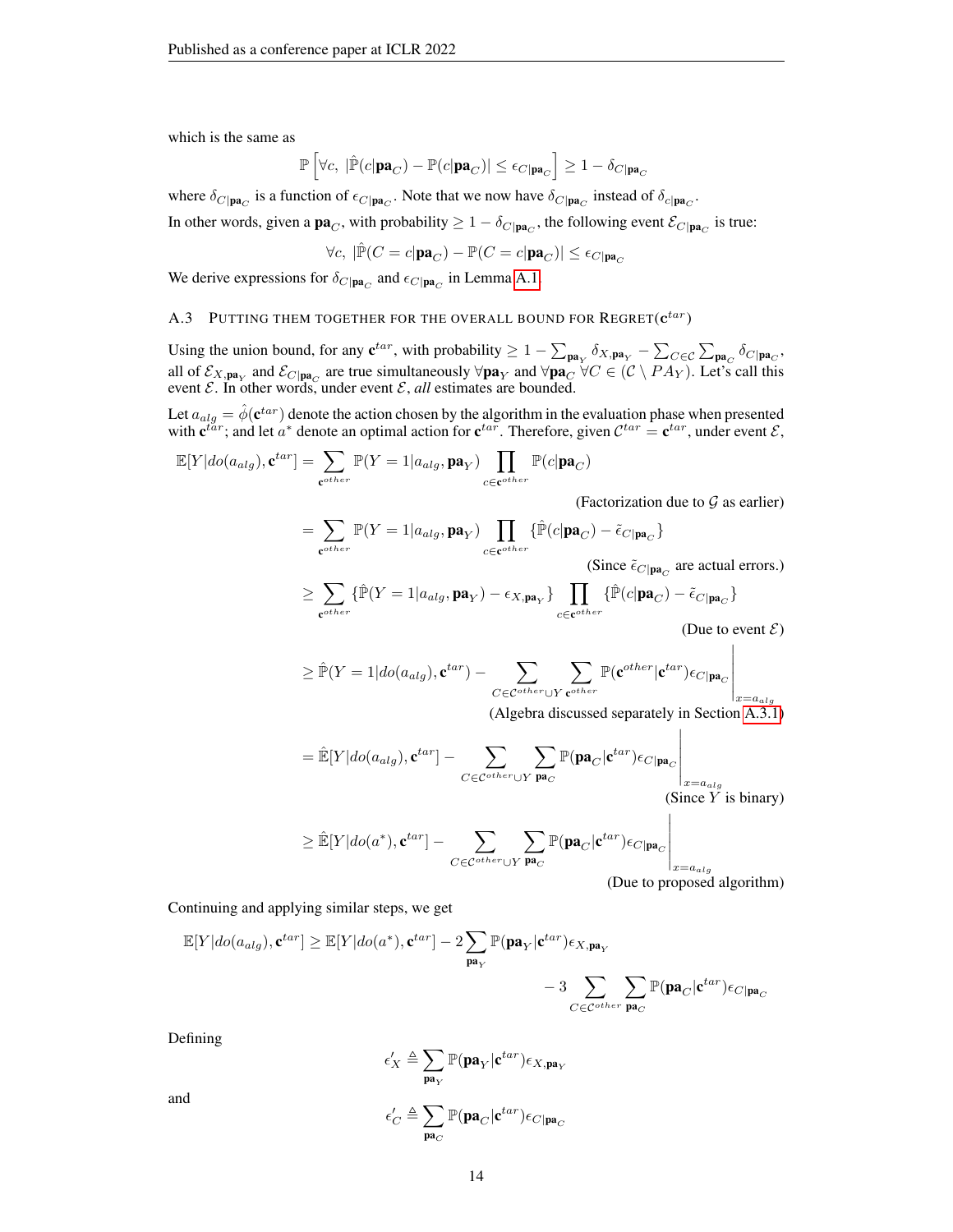we get that,

$$
\mathbb{E}[Y|do(a_{alg}), \mathbf{c}^{tar}] \ge \mathbb{E}[Y|do(a^*), \mathbf{c}^{tar}] - 2\epsilon'_X - 3 \sum_{C \in \mathcal{C}^{other}} \epsilon'_C
$$

Therefore, under event  $\mathcal{E}$  (that is, with probability  $\geq 1 - \sum_{\mathbf{pa}_Y} \delta_{X,\mathbf{pa}_Y} - \sum_{C \in \mathcal{C}} \sum_{\mathbf{pa}_C} \delta_{C|\mathbf{pa}_C}$ ), for any given  $\mathbf{c}^{tar}$ ,

<span id="page-14-1"></span>
$$
Regret(\mathbf{c}^{tar}) = \mathbb{E}[Y|do(a^*), \mathbf{c}^{tar}] - \mathbb{E}[Y|do(a_{alg}), \mathbf{c}^{tar}] \le 2\epsilon'_X + 3 \sum_{C \in \mathcal{C}^{other}} \epsilon'_C \tag{3}
$$

We derive expressions for each of these terms in Sections [A.4](#page-15-1) and [A.5,](#page-16-0) and then arrive at the final bound in Section [A.6.](#page-17-0)

#### <span id="page-14-0"></span>A.3.1 ALGEBRA FOR INTERMEDIATE EXPRESSION

We wish to show that

$$
\begin{aligned} \sum_{\mathbf{c}^{other}} \{ &\mathbb{\hat{P}}(Y=1|x,\mathbf{pa}_{Y})-\epsilon_{X,\mathbf{pa}_{Y}}\} \prod_{c \in \mathbf{c}^{other}} \{ &\mathbb{\hat{P}}(c|\mathbf{pa}_{C})-\tilde{\epsilon}_{C|\mathbf{pa}_{C}}\} \\ &\geq &\mathbb{\hat{P}}(Y=1|do(x),\mathbf{c}^{tar}) - \sum_{C \in \mathcal{C}^{other} \cup Y} \sum_{\mathbf{c}^{other} \cup Y} \mathbb{P}(\mathbf{c}^{other}|\mathbf{c}^{tar})\epsilon_{C|\mathbf{pa}_{C}} \end{aligned}
$$

Let us denote the expression on the left hand side by  $(A)$ .

Let  $c_i \in \mathbf{c}^{other}$  chosen in a reverse topological order; this ensures that a child is chosen before any of its parents. Let  $C_i$  be the corresponding variable in  $\mathcal{C}^{other}$ . Then we can write

$$
(A) = \sum_{\mathbf{c}^{other} \setminus c_i} \left[ \sum_{c_i} \left[ \{\hat{\mathbb{P}}(Y = 1 | x, \mathbf{pa}_Y) - \epsilon_{X, \mathbf{pa}_Y} \} \{\hat{\mathbb{P}}(c_i | \mathbf{pa}_{C_i}) - \tilde{\epsilon}_{c_i | \mathbf{pa}_{C_i}} \} \right] \right]
$$
  
\n
$$
= \sum_{\mathbf{c}^{other} \setminus c_i} \left[ \sum_{c_i} \left[ \hat{\mathbb{P}}(Y = 1 | x, \mathbf{pa}_Y) \hat{\mathbb{P}}(c_i | \mathbf{pa}_{C_i}) - \tilde{\epsilon}_{c_i | \mathbf{pa}_{C_i}} \right] \right]
$$
  
\n
$$
= \sum_{\mathbf{c}^{other} \setminus c_i} \left[ \sum_{c_i} \left[ \hat{\mathbb{P}}(Y = 1 | x, \mathbf{pa}_Y) \hat{\mathbb{P}}(c_i | \mathbf{pa}_{C_i}) - \tilde{\epsilon}_{c_i | \mathbf{pa}_{C_i}} \hat{\mathbb{P}}(Y = 1 | x, \mathbf{pa}_Y) \right] \right]
$$
  
\n
$$
- \epsilon_{X, \mathbf{pa}_Y} \hat{\mathbb{P}}(c_i | \mathbf{pa}_{C_i}) + \epsilon_{X, \mathbf{pa}_Y} \tilde{\epsilon}_{c_i | \mathbf{pa}_{C_i}} \right] \bigcup_{c' \in \mathbf{c}^{other} \setminus c_i} \left\{ \hat{\mathbb{P}}(c' | \mathbf{pa}_{C'}) - \tilde{\epsilon}_{c' | \mathbf{pa}_{C_i}} \right\}
$$
  
\n
$$
\geq \sum_{\mathbf{c}^{other} \setminus c_i} \left[ \hat{\mathbb{Q}}_{C_i} [Y = 1 | x, \mathbf{pa}_{C_i}] - \epsilon_{C_i | \mathbf{pa}_{C_i}} - \hat{\epsilon}_{X, \mathbf{pa}_{C_i}} \right] \prod_{c' \in \mathbf{c}^{other} \setminus c_i} \left\{ \hat{\mathbb{P}}(c' | \mathbf{pa}_{C'}) - \tilde{\epsilon}_{c' | \mathbf{pa}_{C_i}} \right\}
$$

where

$$
\hat{\mathbb{Q}}_{\mathcal{D}}[Y=1|x,\mathbf{c}] \triangleq \sum_{\mathbf{d}} \hat{\mathbb{P}}(Y=1|x,\mathbf{pa}_Y) \prod_{d \in \mathbf{d}} \{\hat{\mathbb{P}}(d|\mathbf{pa}_D,\mathbf{c})\}
$$

and

$$
\hat{\epsilon}_{X,\textbf{pa}_{C_i}} \triangleq \sum_{c_i} \epsilon_{X,\textbf{pa}_Y} \mathbb{P}(c_i|\textbf{pa}_{C_i})
$$

These make use of the fact that  $\tilde{\epsilon}_{c_i|\mathbf{pa}_{C_i}} \leq \epsilon_{C_i|\mathbf{pa}_{C_i}}, \tilde{\epsilon}_{0|\mathbf{pa}_{C_i}} = -\tilde{\epsilon}_{1|\mathbf{pa}_{C_i}}$  and that  $\hat{\mathbb{P}} \leq 1$ . We can keep reapplying the above steps in reverse topological order till we exhaust all  $c_i$ , and we'll get

$$
(A) \geq \hat{\mathbb{Q}}_{\mathcal{C}^{other}}[Y=1|x, \mathbf{c}^{tar}] - \sum_{C \in \mathcal{C}^{other} \cup Y} \sum_{\mathbf{c}^{other}} \mathbb{P}(\mathbf{c}^{other}|\mathbf{c}^{tar}) \epsilon_{C|\mathbf{pa}_C}
$$

Noting that  $\hat{\mathbb{Q}}_{\mathcal{C}^{other}}[Y=1|x, \mathbf{c}^{tar}] = \hat{\mathbb{P}}(Y=1|do(x), \mathbf{c}^{tar})$  gives us the desired inequality.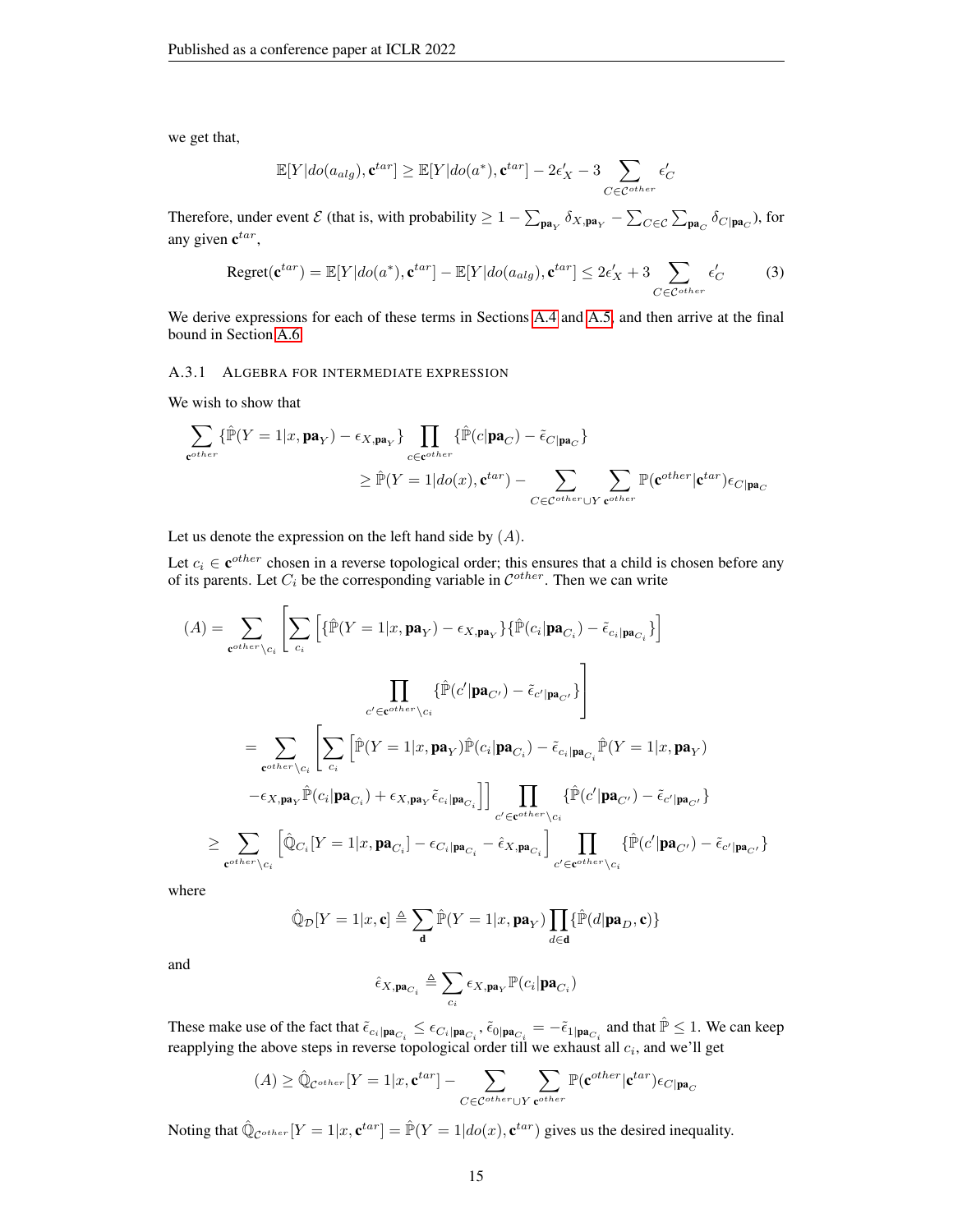<span id="page-15-1"></span>A.4 EXPRESSIONS FOR  $\delta_{C|\mathbf{pa}_C}$  and  $\epsilon_{C|\mathbf{pa}_C}$ 

#### <span id="page-15-0"></span>Lemma A.1.

$$
\mathbb{P}\left[\forall c,\; |\hat{\mathbb{P}}(c|\textbf{pa}_C)-\mathbb{P}(c|\textbf{pa}_C)|\leq \sqrt{\left[\frac{2}{T'\mathbb{P}(\textbf{pa}_C,\textbf{c}^{tar})-\epsilon_{PA_C}^T}\right]\ln\left(\frac{2}{\delta_{C|\textbf{pa}_C}}\right)}\right]\geq 1-\delta_{C|\textbf{pa}_C}
$$

*Proof.* Let  $\mathcal{T}_{\mathbf{pa}_C}$  be the set of time indices during training when  $PA_C = \mathbf{pa}_C$  was chosen/seen by the algorithm, and let  $T_{\mathbf{pa}_C} = |\mathcal{T}_{\mathbf{pa}_C}|$ . Now, for a C that is *observed* and not chosen<sup>[5](#page-15-2)</sup>, note that our estimate of  $\mathbb{P}(C = 1 | \mathbf{pa}_C)$  is computed as  $(\theta_{C | \mathbf{r}}^{(1)})$  $\frac{d^{(1)}}{C|\mathbf{pa}_C|} + 1$ / $(T_{\mathbf{pa}_C} + 2)$ . We approximate<sup>[6](#page-15-3)</sup> this as  $\theta^{(1)}_{C}$ l  $\frac{C(p_0)}{C(p_0)}$   $T_{pa_C}$ . Using Hoeffding's inequality, for any c,

$$
\mathbb{P}\left[|\hat{\mathbb{P}}(C=c|\mathbf{pa}_{C})-\mathbb{P}(C=c|\mathbf{pa}_{C})|\ge \epsilon_{C|\mathbf{pa}_{C}}\right]\le 2\exp\left(-\frac{T_{\mathbf{pa}_{C}}}{2}(\epsilon_{C|\mathbf{pa}_{C}})^{2}\right)
$$

But since already observed, the two events (corresponding to  $c = 0$  and  $c = 1$ ) are the same, we have

$$
\mathbb{P}\left[\forall c,\; |\hat{\mathbb{P}}(c|\mathbf{pa}_{C}) - \mathbb{P}(c|\mathbf{pa}_{C})| \leq \epsilon_{C|\mathbf{pa}_{C}}\right] \geq 1-2\exp\left(-\frac{T_{\mathbf{pa}_{C}}}{2}(\epsilon_{C|\mathbf{pa}_{C}})^{2}\right)
$$

Therefore, we let

$$
\delta_{C|{\mathbf p}{\mathbf a}_C} \triangleq 2\exp\left(-\frac{T_{{\mathbf p}{\mathbf a}_C}}{2}(\epsilon_{C|{\mathbf p}{\mathbf a}_C})^2\right)
$$

Now, let  $T' \triangleq \alpha T$  be the number of rounds of Phase 1. Let  $\tilde{T}_{C|\mathbf{pa}_C}$  be the number of times C was updated in Phase 1 as a results of encountering  $PA_C = \mathbf{pa}_C$ . Note that the mean of  $\tilde{T}_{C|\mathbf{pa}_C}$  is  $T' \mathbb{P}(\mathbf{c}^{tar}) \mathbb{P}(\mathbf{pa}_C | \mathbf{c}^{tar}) = T' \mathbb{P}(\mathbf{pa}_C, \mathbf{c}^{tar})$ . By the Hoeffding's inequality,

$$
\mathbb{P}\left[\tilde{T}_{C|\mathbf{pa}_C} \ge T'\mathbb{P}(\mathbf{pa}_C, \mathbf{c}^{tar}) - \epsilon_{\mathbf{pa}_C}^T\right] \ge 1 - \exp\left(-\frac{2(\epsilon_{\mathbf{pa}_C}^T)^2}{T'}\right)
$$

By the union bound, we have (let's call the event as  $\mathcal{E}^T_{C|P A_C}$ ),

$$
\mathbb{P}\left[\forall \mathbf{pa}_C, \ \tilde{T}_{C|\mathbf{pa}_C} \ge T'\mathbb{P}(\mathbf{pa}_C, \mathbf{c}^{tar}) - \epsilon_{PA_C}^T\right] \ge 1 - N_{PA_C} \exp\left(-\frac{2(\epsilon_{PA_C}^T)^2}{T'}\right)
$$

where  $N_{PA_C} = \prod_{C \in PA_C} N_C$ .

Letting 
$$
\delta_{C|PAc}^T \triangleq N_{P A_C} \exp\left(-\frac{2(\epsilon_{P A_C}^T)^2}{T'}\right)
$$
, we have  

$$
\epsilon_{C|P A_C}^T = \sqrt{\left[\frac{T'}{2}\right] \ln\left(\frac{N_{P A_C}}{\delta_{C|P A_C}^T}\right)}
$$

Note that  $T_{C|\mathbf{pa}_C} \geq \tilde{T}_{C|\mathbf{pa}_C}$ . Therefore, given that  $\mathcal{E}_{C|P A_C}^T$  is true, we have

$$
\begin{aligned} \mathbb{P}\left[\forall c,\; |\hat{\mathbb{P}}(c|\mathbf{pa}_{C})-\mathbb{P}(c|\mathbf{pa}_{C})|\leq \epsilon_{C|\mathbf{pa}_{C}}\right] &\geq 1-2\exp\left(-\frac{T_{C|\mathbf{pa}_{C}}}{2}(\epsilon_{C|\mathbf{pa}_{C}})^{2}\right) \\ &\geq 1-2\exp\left(-\frac{T'\mathbb{P}(\mathbf{pa}_{C},\mathbf{c}^{tar})-\epsilon_{C|PA_{C}}^{T}}{2}(\epsilon_{C|\mathbf{pa}_{C}})^{2}\right) \end{aligned}
$$

<span id="page-15-2"></span><sup>&</sup>lt;sup>5</sup>This means  $C \in \mathcal{C}$  during Phase 1 of the algorithm, or  $C \in \mathcal{C}^{other}$  in Phase 2.

<span id="page-15-3"></span><sup>&</sup>lt;sup>6</sup>It's easy to see that this does not change the asymptotic behavior of the bound.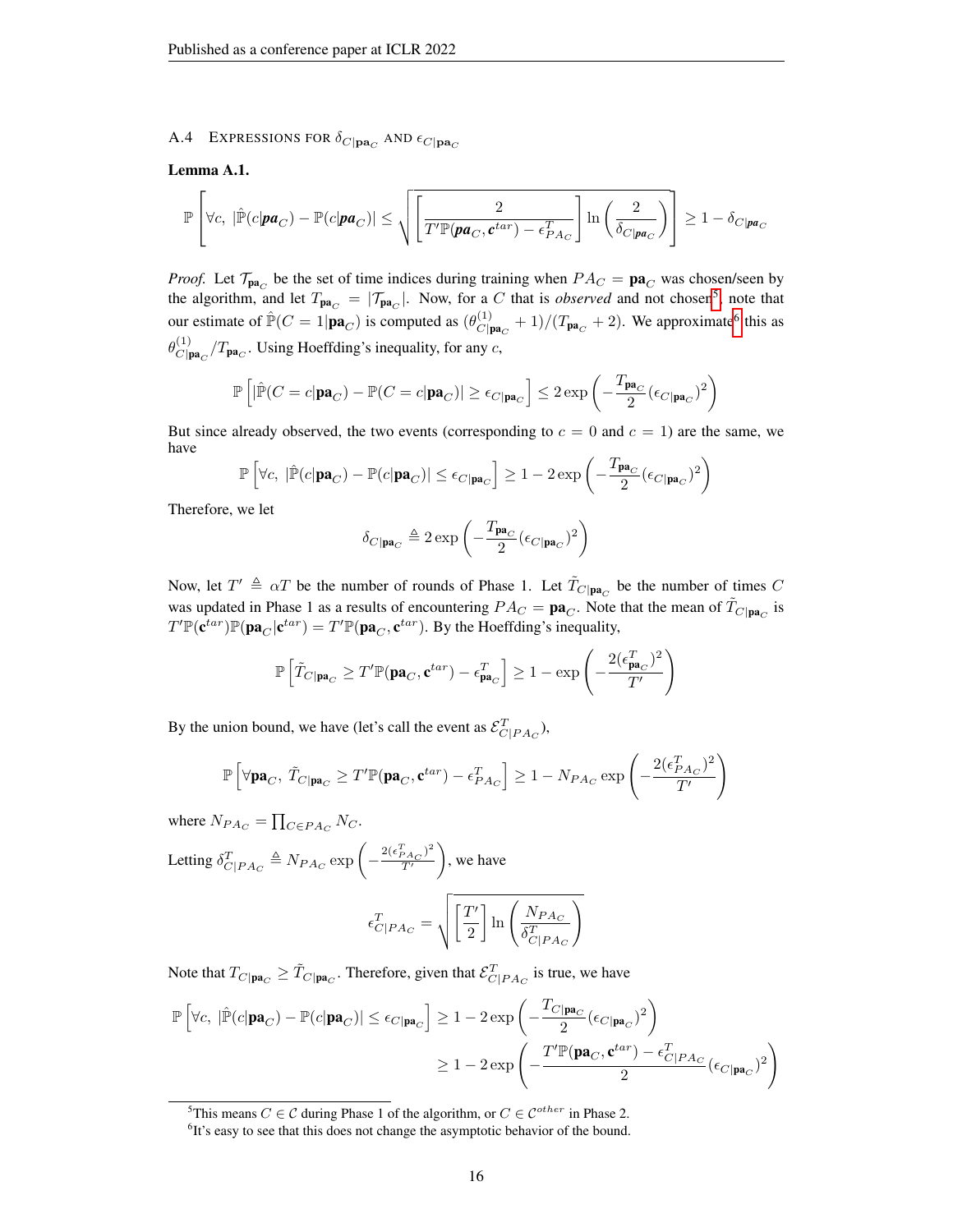Defining  $\delta_{C|\mathbf{pa}_C}$  as

$$
\delta_{C | \mathbf{pa}_C} \triangleq 2 \exp \left(-\frac{T'\mathbb{P}(\mathbf{pa}_C, \mathbf{c}^{tar}) - \epsilon_{C|PAc}^T}{2} (\epsilon_{C | \mathbf{pa}_C})^2\right)
$$

gives us

<span id="page-16-2"></span>
$$
\epsilon_{C|\mathbf{pa}_C} = \sqrt{\left[\frac{2}{T'\mathbb{P}(\mathbf{pa}_C, \mathbf{c}^{tar}) - \epsilon_{C|P A_C}^T}\right] \ln\left(\frac{2}{\delta_{C|\mathbf{pa}_C}}\right)}
$$
(4)

<span id="page-16-0"></span>A.5 EXPRESSIONS FOR  $\delta_{X,\mathbf{pa}_Y}$ ,  $\epsilon_{X,\mathbf{pa}_Y}$ , and  $\epsilon'_x$ 

<span id="page-16-1"></span>Lemma A.2.

$$
\mathbb{P}\left[\forall x, |\hat{\mathbb{P}}(Y=1|x, \mathbf{pa}_Y) - \mathbb{P}(Y=1|x, \mathbf{pa}_Y)| \le \sqrt{\left[\frac{2}{\frac{T'}{N_X}\mathbb{P}(\mathbf{pa}_Y, \mathbf{c}^{tar}) - \epsilon_{X,PA_Y}^T}\right] \ln\left(\frac{2N_X}{\delta_{X, \mathbf{pa}_Y}}\right)}\right] \ge 1 - \delta_{X, \mathbf{pa}_Y}
$$

*Proof.* As before, let  $\mathcal{T}_{x, \text{pa}_Y}$  be the set of time indices during training when  $(X, PA_Y) = (x, \text{pa}_Y)$ was chosen/seen by the algorithm, and let  $T_{x,pa_Y} = |T_{x,pa_Y}|$ . As before, note that our estimate of  $\mathbb{P}(Y = 1 | x, \mathbf{pa}_Y)$  is computed as  $(\theta_{Y|x}^{(1)})$  $\frac{Y|X}{Y|x, \mathbf{pa}_Y} + 1$ / $(T_{x, \mathbf{pa}_Y} + 2)$ , which we can approximate as  $\theta_{\scriptscriptstyle\mathcal{V}^{\parallel}}^{(1)}$  $Y_{X|x,\mathbf{pa}_Y}^{(1)}/T_{x,\mathbf{pa}_Y}$ . Now, by Hoeffding's inequality

$$
\mathbb{P}\left[|\hat{\mathbb{P}}(Y=1|x,\mathbf{pa}_Y)-\mathbb{P}(Y=1|x,\mathbf{pa}_Y)|\ge \epsilon_{x,\mathbf{pa}_Y}\right]\le 2\exp\left(-\frac{T_{x,\mathbf{pa}_Y}}{2}\epsilon_{x,\mathbf{pa}_Y}^2\right)
$$

During Phase 1, let  $\tilde{T}_{x, \textbf{pa}_Y}$  be the random variable denoting the number of times that  $(X, PA_Y)$  =  $(x, \textbf{pa}_Y)$  was seen/chosen. Note that, due to the nature of Phase 1 (i.e., each x is chosen with probability  $\frac{1}{N_X}$ ), the mean of  $\tilde{T}_{x, \textbf{pa}_Y}$  is  $T' \mathbb{P}(\textbf{pa}_Y, \textbf{c}^{tar}) \frac{1}{N_X}$ . Therefore, using the union bound and the Hoeffding's inequality,

$$
\mathbb{P}\left[\forall (x, \mathbf{pa}_Y), \ \tilde{T}_{x, \mathbf{pa}_Y} \geq T'\mathbb{P}(\mathbf{pa}_Y, \mathbf{c}^{tar})\frac{1}{N_X} - \epsilon_{X,PA_Y}^T\right] \geq 1 - N_XN_{PA_Y}\exp\left(-\frac{2}{T'}\left(\epsilon_{X,PA_Y}^T\right)^2\right)
$$

Since  $\forall (x, \mathbf{pa}_Y), T_{x, \mathbf{pa}_Y} \geq \tilde{T}_{x, \mathbf{pa}_Y}$ , we have (let's call this event  $\mathcal{E}_{X, PA_Y}^T$ ),

$$
\mathbb{P}\left[\forall (x, \mathbf{pa}_Y), T_{x, \mathbf{pa}_Y} \ge T'\mathbb{P}(\mathbf{pa}_Y, \mathbf{c}^{tar})\frac{1}{N_X} - \epsilon_{X, PA_Y}^T\right] \ge 1 - N_X N_{PA_Y} \exp\left(-\frac{2}{T'}\left(\epsilon_{X, PA_Y}^T\right)^2\right)
$$
  
Letting  $\delta_{X, PA_Y}^T \triangleq N_X N_{PA_Y} \exp\left(-\frac{2}{T'}\left(\epsilon_{X, PA_Y}^T\right)^2\right)$ , we have

$$
\epsilon_{X,PA_Y}^T = \sqrt{\left[\frac{T'}{2}\right] \ln\left(\frac{N_X N_{PA_Y}}{\delta_{X,PA_Y}^T}\right)}
$$

Now, we can get that, for a given  $\mathbf{pa}_Y$ ,  $\forall x$ , (let's call it event  $\mathcal{E}_{X,\mathbf{pa}_Y}$ ),

$$
\mathbb{P}\left[\forall x, \ |\hat{\mathbb{P}}(Y=1|x, \mathbf{pa}_Y) - \mathbb{P}(Y=1|x, \mathbf{pa}_Y)| \le \epsilon_{X, \mathbf{pa}_Y}\right]
$$
\n
$$
\ge 1 - \sum_x 2 \exp\left(-\frac{T_{x, \mathbf{pa}_Y}}{2} (\epsilon_{X, \mathbf{pa}_Y})^2\right)
$$
\n
$$
\ge 1 - 2N_X \exp\left(-\frac{\frac{T'}{N_X} \mathbb{P}(\mathbf{pa}_Y, \mathbf{c}^{tar}) - \epsilon_{X, PA_Y}^T}{2} (\epsilon_{X, \mathbf{pa}_Y})^2\right)
$$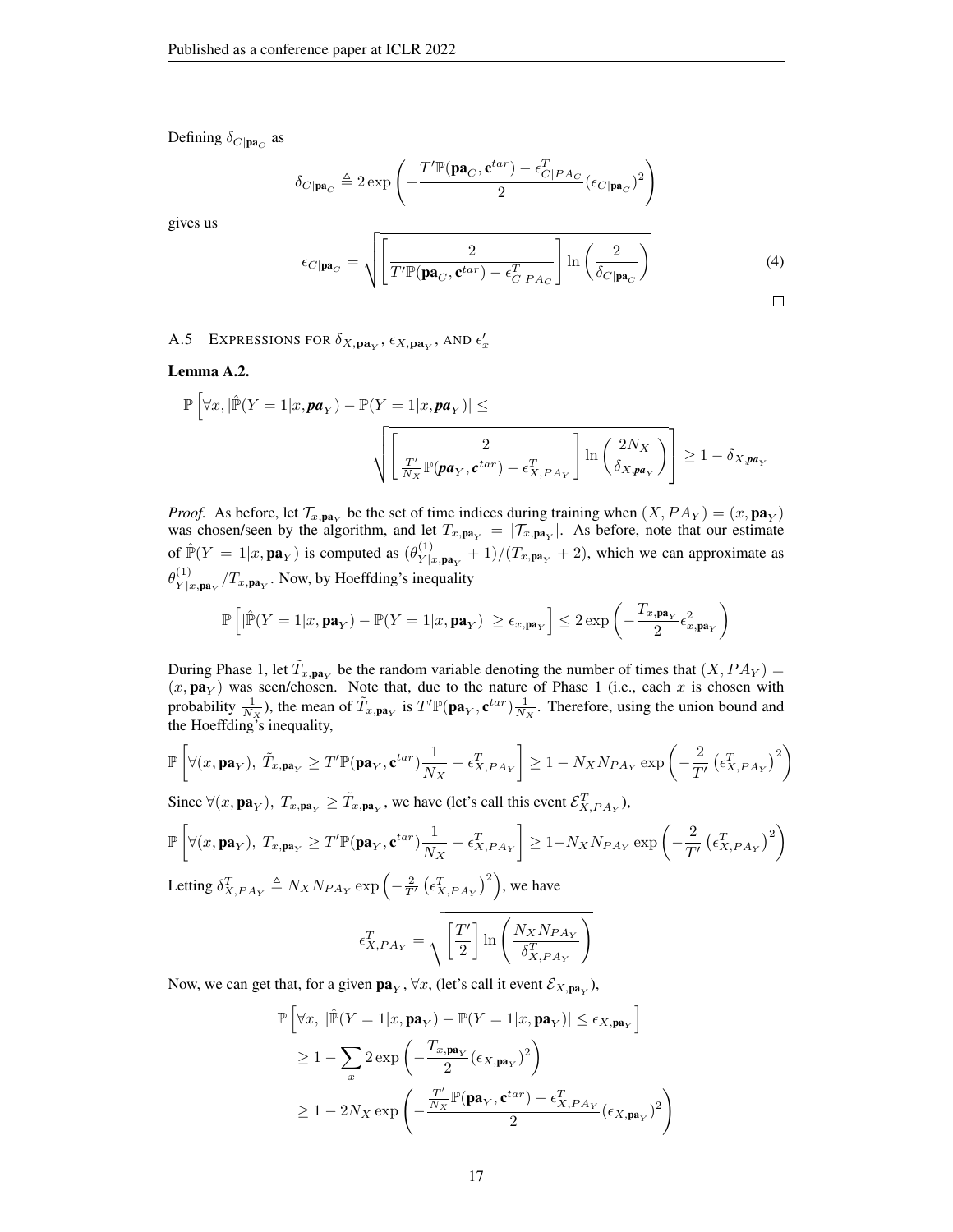Setting

$$
\delta_{X,\mathbf{pa}_Y} = 2N_X \exp\left(-\frac{\frac{T'}{N_X} \mathbb{P}(\mathbf{pa}_Y, \mathbf{c}^{tar}) - \epsilon_{X,PA_Y}^T}{2} (\epsilon_{X,\mathbf{pa}_Y})^2\right)
$$

we have,

<span id="page-17-1"></span>
$$
\epsilon_{X,\mathbf{pa}_Y} = \sqrt{\left[\frac{2}{\frac{T'}{N_X}\mathbb{P}(\mathbf{pa}_Y,\mathbf{c}^{tar}) - \epsilon_{X,PA_Y}^T}\right] \ln\left(\frac{2N_X}{\delta_{X,\mathbf{pa}_Y}}\right)}
$$
(5)

## <span id="page-17-0"></span>A.6 DERIVING THE FINAL REGRET BOUND

The probability that events  $\mathcal{E}, \mathcal{E}_{PA_C}^T(\forall C \in \mathcal{C})$  and  $\mathcal{E}_{X,PA_Y}^T$  are all simultaneously true is

$$
\geq 1 - \sum_{\mathbf{pa}_Y} \delta_{X, \mathbf{pa}_Y} - \delta_{X, PA_Y}^T - \sum_{C \in \mathcal{C}} \left( \sum_{\mathbf{pa}_C} \delta_{C | \mathbf{pa}_C} + \delta_{PA_C}^T \right)
$$

Substituting Equations [\(4\)](#page-16-2) and [\(5\)](#page-17-1) back into Equation [\(3\)](#page-14-1), we get that, with the above probability, for a given  $\mathbf{c}^{tar}$ ,

$$
\begin{aligned} \text{Regret}(\mathbf{c}^{tar}) \leq 3 \left( \sum_{\mathbf{pa}_Y} \mathbb{P}(\mathbf{pa}_Y | \mathbf{c}^{tar}) \sqrt{\left[ \frac{2}{\frac{T'}{N_X} \mathbb{P}(\mathbf{pa}_Y, \mathbf{c}^{tar}) - \epsilon_{X,PA_Y}^T} \right] \ln \left( \frac{2N_X}{\delta_{X, \mathbf{pa}_Y}} \right)} + \sum_{C \in \mathcal{C}^{other}} \sum_{\mathbf{pa}_C} \mathbb{P}(\mathbf{pa}_C | \mathbf{c}^{tar}) \sqrt{\left[ \frac{2}{T' \mathbb{P}(\mathbf{pa}_C, \mathbf{c}^{tar}) - \epsilon_{PA_C}^T} \right] \ln \left( \frac{2}{\delta_{C | \mathbf{pa}_C}} \right)} \right) \end{aligned}
$$

where

$$
\epsilon_{C|PA_C}^T = \sqrt{\left[\frac{T'}{2}\right] \ln\left(\frac{N_{PA_C}}{\delta_{C|PA_C}^T}\right)}
$$

and

$$
\epsilon_{X,PA_Y}^T = \sqrt{\left[\frac{T'}{2}\right] \ln\left(\frac{N_X N_{PA_Y}}{\delta_{X,PA_Y}^T}\right)}
$$

We set  $\tilde{\delta} = \delta_{X,\mathbf{pa}_Y} = \delta_{X,PA_Y}^T = \delta_{C|\mathbf{pa}_C} = \delta_{PA_C}^T$ ,  $\forall C, \mathbf{pa}_Y, \mathbf{pa}_C$ . Thus, for a given  $\mathbf{c}^{tar}$ , with probability  $\geq 1-N_{PA_Y}\widetilde{\delta}-\widetilde{\delta}-N_{\mathcal{C}\backslash PA_Y}\widetilde{\delta}-|\mathcal{C}\setminus PA_Y|\widetilde{\delta},$ 

$$
Regret(\mathbf{c}^{tar}) \leq 3 \left( \sum_{\mathbf{pa}_Y} \mathbb{P}(\mathbf{pa}_Y | \mathbf{c}^{tar}) \sqrt{\left[ \frac{2}{\frac{T'}{N_X} \mathbb{P}(\mathbf{pa}_Y, \mathbf{c}^{tar}) - \epsilon_{X,PA_Y}^T} \right] \ln\left(\frac{2N_X}{\tilde{\delta}}\right)} + \sum_{C \in \mathcal{C}^{other}} \sum_{\mathbf{pa}_C} \mathbb{P}(\mathbf{pa}_C | \mathbf{c}^{tar}) \sqrt{\left[ \frac{2}{T' \mathbb{P}(\mathbf{pa}_C, \mathbf{c}^{tar}) - \epsilon_{C|PA_C}^T} \right] \ln\left(\frac{2}{\tilde{\delta}}\right)} \right)
$$

where

$$
\epsilon_{C|PA_C}^T = \sqrt{\left[\frac{T'}{2}\right] \ln\left(\frac{N_{PA_C}}{\tilde{\delta}}\right)}
$$

and

$$
\epsilon_{X,PA_Y}^T = \sqrt{\left[\frac{T'}{2}\right] \ln\left(\frac{N_X N_{PA_Y}}{\tilde{\delta}}\right)}
$$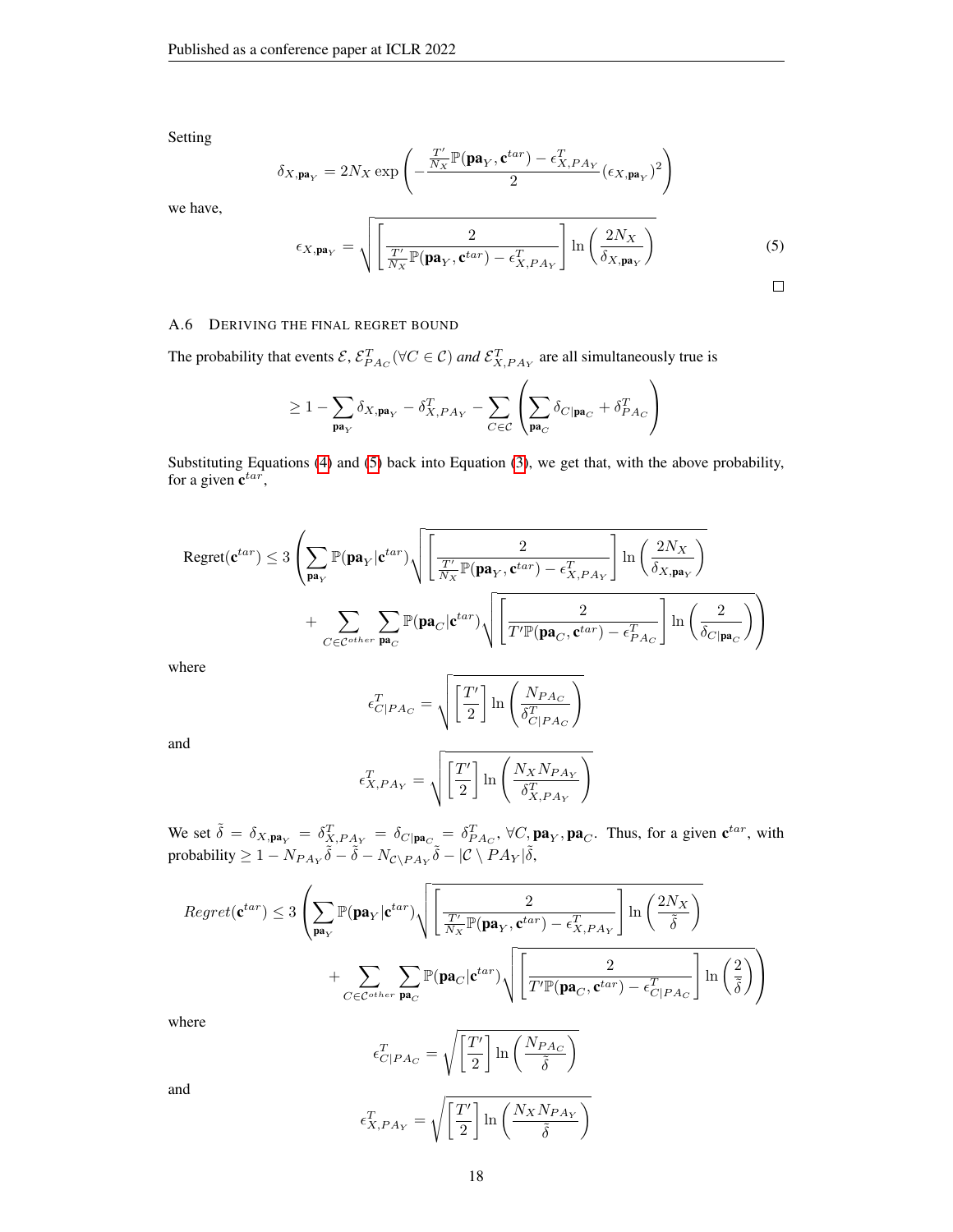Now, noting that  $N_{PA_Y}\tilde{\delta} + \tilde{\delta} + N_{\mathcal{C}\backslash PA_Y}\tilde{\delta} + |\mathcal{C}\setminus PA_Y|\tilde{\delta} \leq (N_{\mathcal{C}} + |\mathcal{C}|)\tilde{\delta}$ , we set  $\delta = (N_{\mathcal{C}} + |\mathcal{C}|)\tilde{\delta}$ . So we get that with probability  $\geq 1 - \delta$ ,

$$
\text{Regret}(\mathbf{c}^{tar}) \leq 3 \left( \sum_{\mathbf{pa}_Y} \mathbb{P}(\mathbf{pa}_Y | \mathbf{c}^{tar}) \sqrt{\left[ \frac{2}{\frac{\alpha T}{N_X} \mathbb{P}(\mathbf{pa}_Y, \mathbf{c}^{tar}) - \epsilon_{X,PA_Y}^T} \right] \ln \left( \frac{2N_X(N_C + |C|)}{\delta} \right)} + \sum_{C \in \mathcal{C}^{other}} \sum_{\mathbf{pa}_C} \mathbb{P}(\mathbf{pa}_C | \mathbf{c}^{tar}) \sqrt{\left[ \frac{2}{\alpha T \mathbb{P}(\mathbf{pa}_C, \mathbf{c}^{tar}) - \epsilon_{PA_C}^T} \right] \ln \left( \frac{2(N_C + |C|)}{\delta} \right)} \tag{6}
$$

where

<span id="page-18-0"></span>
$$
\epsilon_{PAc}^T = \sqrt{\left[\frac{\alpha T}{2}\right] \ln\left(\frac{N_{PA_C}(N_C + |\mathcal{C}|)}{\delta}\right)}
$$

and

$$
\epsilon_{X,PA_Y}^T = \sqrt{\left[\frac{\alpha T}{2}\right] \ln\left(\frac{N_X N_{PA_Y}(N_{\mathcal{C}} + |\mathcal{C}|)}{\delta}\right)}
$$

Substituting Equation [\(6\)](#page-18-0) into the definition of Regret in Section 2 of the main paper, we get the expression in Theorem 3.1.

# B APPENDIX (SUPPLEMENTARY TEXT): ADDITIONAL EXPERIMENT – UNDERSTANDING THE REASON FOR BETTER PERFORMANCE

<span id="page-18-1"></span>

Figure 4: Frequency of choosing or encountering each value of  $\mathcal{C}^{tar}$ . Highlighted in red color are the 'high-value' contexts (i.e., contexts for which learning the right actions provides higher expected rewards).

In this analysis, we try to "*understand why* our algorithm exhibits better performance than baselines." We had pointed out intuitively that the Unc measure trades off between exploring new contexts and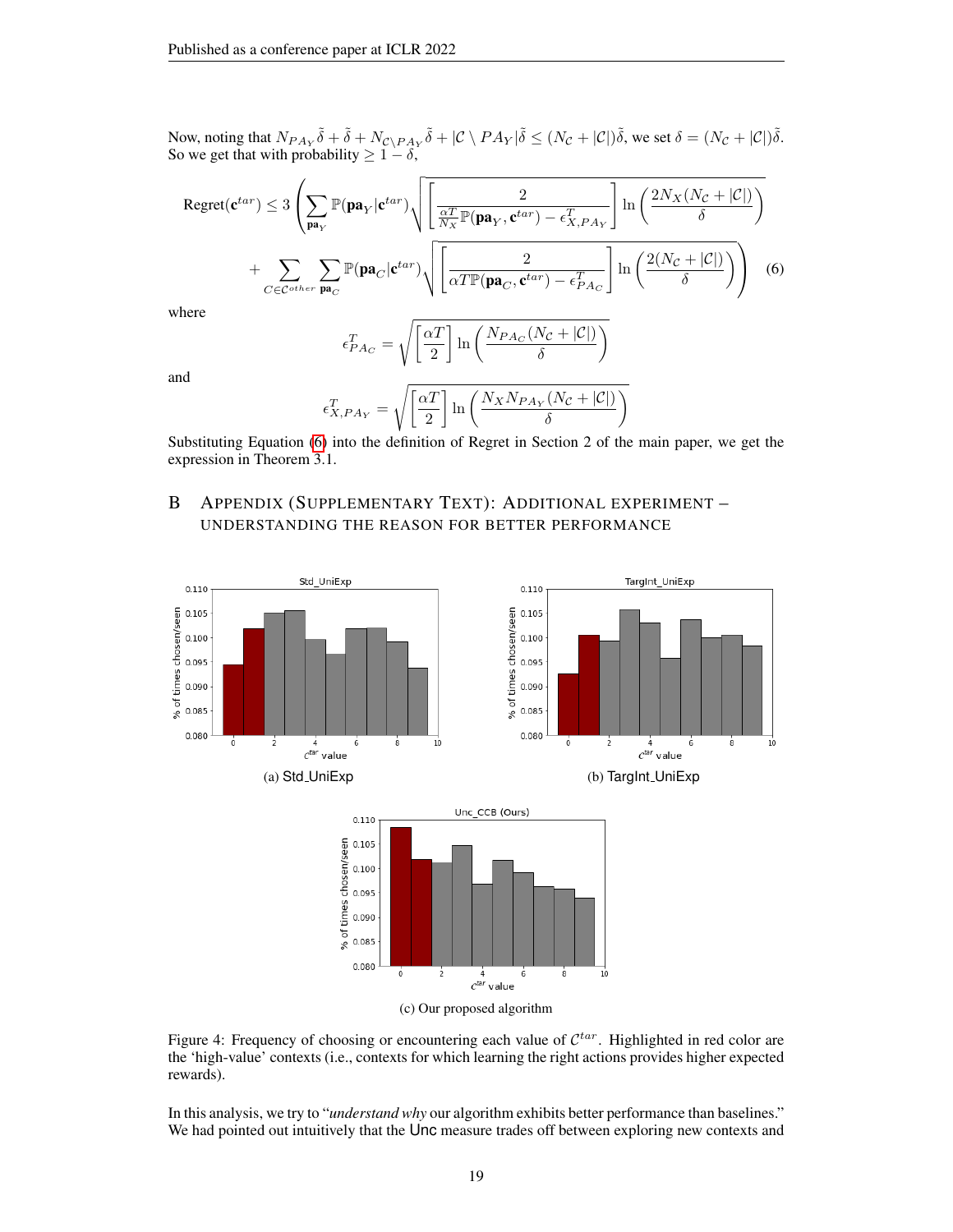learning more about explored contexts based on (a) current knowledge of the various context-action pairs, and (b) current estimates of the 'value' (i.e., rewards obtainable) of context-action pairs. This section attempts to zoom into this behavior.

Specifically, we consider one of the settings (setting #1) from the representative set used in Experiment 1; it has  $N_{\mathcal{C}^{tar}} = 10$ , all equally likely, but  $\mathcal{C}^{tar} \in \{0,1\}$  are more valuable than others (i.e., learning the right actions for these contexts can give higher rewards); see code (config setting 1. py) for more details. We zoom into the case when  $T = 15$ . We do 500 independent runs, count the number of times every possible  $\mathcal{C}^{tar}$  value is encountered or chosen, and plot the frequencies. We compare our algorithm's behavior with two representative baselines – Algorithm Std\_UniExp (which does standard contextual bandit interactions) and Algorithm TargInt UniExp (which does targeted interventions); the effect is similar for the other two baselines as well. As seen in Figure [4,](#page-18-1) our algorithm chooses the higher value contexts ( $\mathcal{C}^{tar} \in \{0,1\}$ ) with relatively higher frequency than the baselines, while still ensuring good exploration of other contexts – in line with the intuition discussed in the main paper.

# C APPENDIX (SUPPLEMENTARY TEXT): MORE DETAILS ABOUT EXPERIMENT 1

In the discussion about Experiment 1 in the main paper, it was mentioned that Appendix C contains plots for two individual settings from the representative set – one where Algorithms Std TS and Std UniExp perform significantly better than Algorithms TargInt TS, TargInt UniExp and TargInt TS UniExp, and another where it is the converse – while our algorithm performs close to the best baseline in both. Figure [5](#page-20-0) presents those plots. Each result is based on 50 runs.

# D APPENDIX (SUPPLEMENTARY TEXT): REGARDING PARAMETERIZATIONS USED IN THE EXPERIMENTS

For the specific parameterizations of all settings used in all the experiments, refer to the README file in Supplemental Code Paper1203.zip as part of the Supplemental Material.

# E APPENDIX (SUPPLEMENTARY TEXT): MORE DISCUSSION ON THE CASE WHERE  $\mathcal{C}^{other}=\varnothing$

If  $\mathcal{C}^{other} = \varnothing$  (that is, if it is empty), it might appear as if there would not be any information leakage. However, this is not true, and information leakage can still exist. For instance, consider the same graph as in used in Section [4.1.](#page-7-0) But now suppose that  $\mathcal{C}^{tar} = \{C_1, C_0\}$ , whereas  $\mathcal{C}^{other} =$  $\emptyset$ . Consider two targeted interventions,  $(x, c_0, c_1)$  and  $(x, c_0, c'_1)$ , where  $c_1 \neq c'_1$ . Note that the distribution of Y after these two targeted interventions would, respectively, be

$$
\mathbb{P}(Y|do(x), (c_0, c_1)) = \mathbb{P}(Y|x, c_0)
$$
  

$$
\mathbb{P}(Y|do(x), (c_0, c'_1)) = \mathbb{P}(Y|x, c_0)
$$

The common term  $\mathbb{P}(Y|x, c_0)$  enables information leakage between these two targeted interventions. To see this, note that if the agent conducts targeted intervention  $(x, c_0, c_1)$ , then it is able to update its beliefs about  $\mathbb{P}(Y|x, c_0)$  which improves its estimates of  $(x, c_0, c'_1)$  as well due to the shared term. So  $C^{other} = \emptyset$  does not preclude information leakage.

Instead, suppose that we are considering the interventions  $(x, c_0, c_1)$  and  $(x, c'_0, c_1)$ , where  $c_0 \neq c'_0$ . In this case, information leakage gains will not be possible. However, our algorithm would still be able to achieve better performance compared to baselines by *balancing* between exploring new  $(x, e^{tar})$  pairs and learning more about already explored "valuable"  $(x, e^{tar})$  pairs. To see this, note that in the definition of Unc in Section [3.1](#page-4-0) the "information" component is weighted by the "value" component (the last two terms, namely,  $\mathbb{\hat{P}}(\mathbf{c}') \cdot \mathbb{\hat{E}}[Y | \mathbf{c}', do(x')]$ ).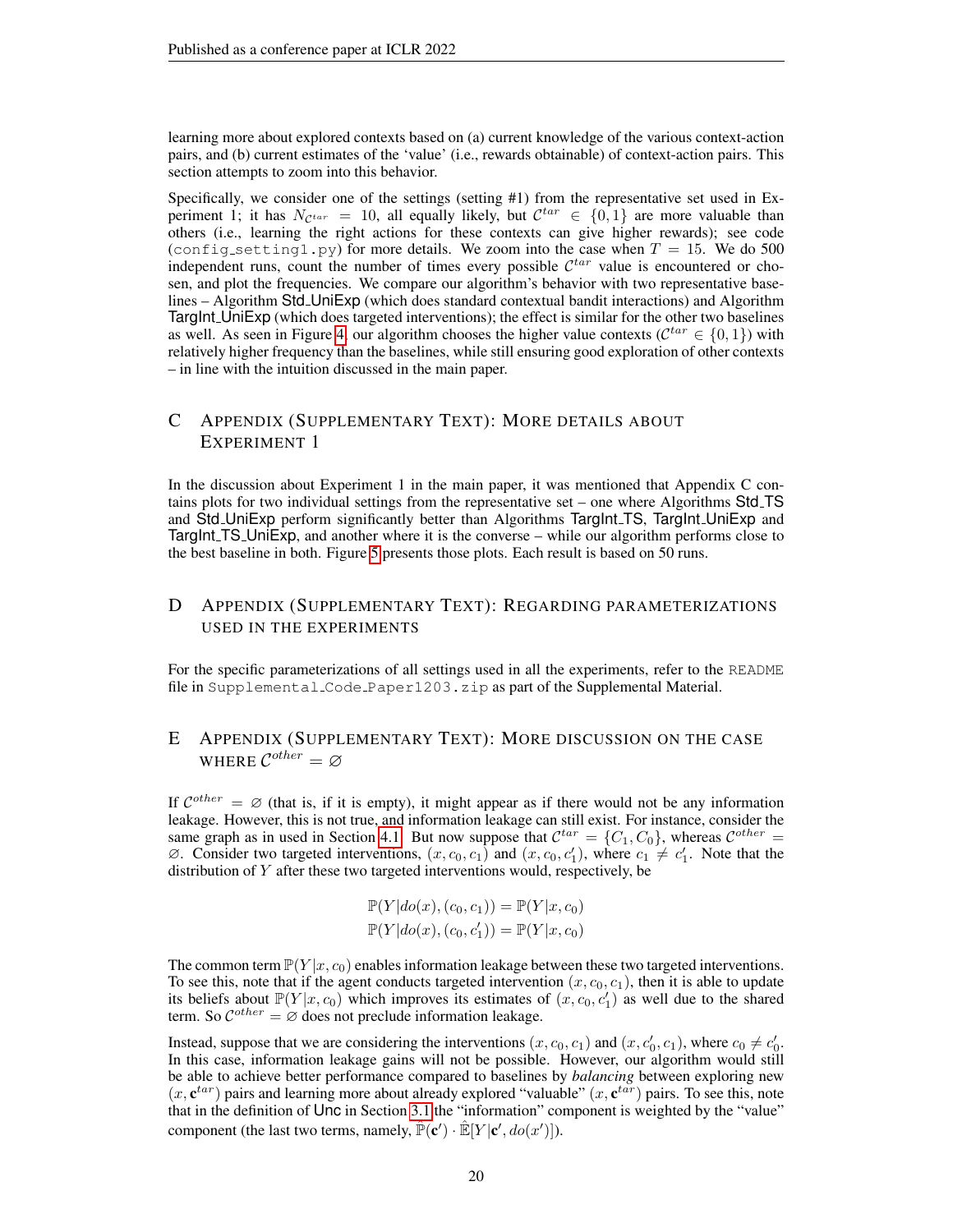<span id="page-20-0"></span>

(a) Algorithms TargInt TS, TargInt UniExp and TargInt TS UniExp perform better than other baselines.



(b) Algorithms Std TS, Std UniExp perform better than other baselines.

Figure 5: Different baselines outperform each other in two different settings; however, our algorithm performs close to the best baseline in both.

# F APPENDIX (SUPPLEMENTARY TEXT): REGARDING THE CHOICE OF THE PROBABILITY OF UNIFORM EXPLORATION IN TARGINT\_TS\_UNIEXP

Thompson Sampling aims to minimize cumulative regret in a best-arm identification setting [\(Agrawal & Goyal, 2012\)](#page-10-12). For cumulative regret minimization, it performs better than simple exploration algorithms such as  $\epsilon$ -greedy, by controlling the exploration based on the agent's current beliefs. However, as discussed in the main part of the paper, in our setting, the agent is faced with the task of learning a *policy*, while balancing exploration of new contexts and learning more about already explored contexts. Thus, apart from having standard Thompson Sampling as a baseline (TargInt<sub>TS</sub>), we also create a variation of this (called TargInt<sub>TS</sub> UniExp) where, in each round, the algorithm, with some probability  $\lambda$ , chooses a targeted intervention uniformly at random (from the space val $(X) \times$  val $(\mathcal{C}^{tar})$ ) for exploration; with probability  $1 - \lambda$ , it chooses the targeted intervention given by Thompson Sampling. This probability  $\lambda$  allows us to directly control the degree of *uniform* exploration.

In Experiment 1 (Section [4.1\)](#page-7-0), we chose the probability of uniform exploration  $\lambda = 0.5$  for TargInt TS UniExp. This was to act as a midpoint between the TargInt TS algorithm (attempting to optimize cumulative regret) and TargInt UniExp (which does uniform exploration). We noted